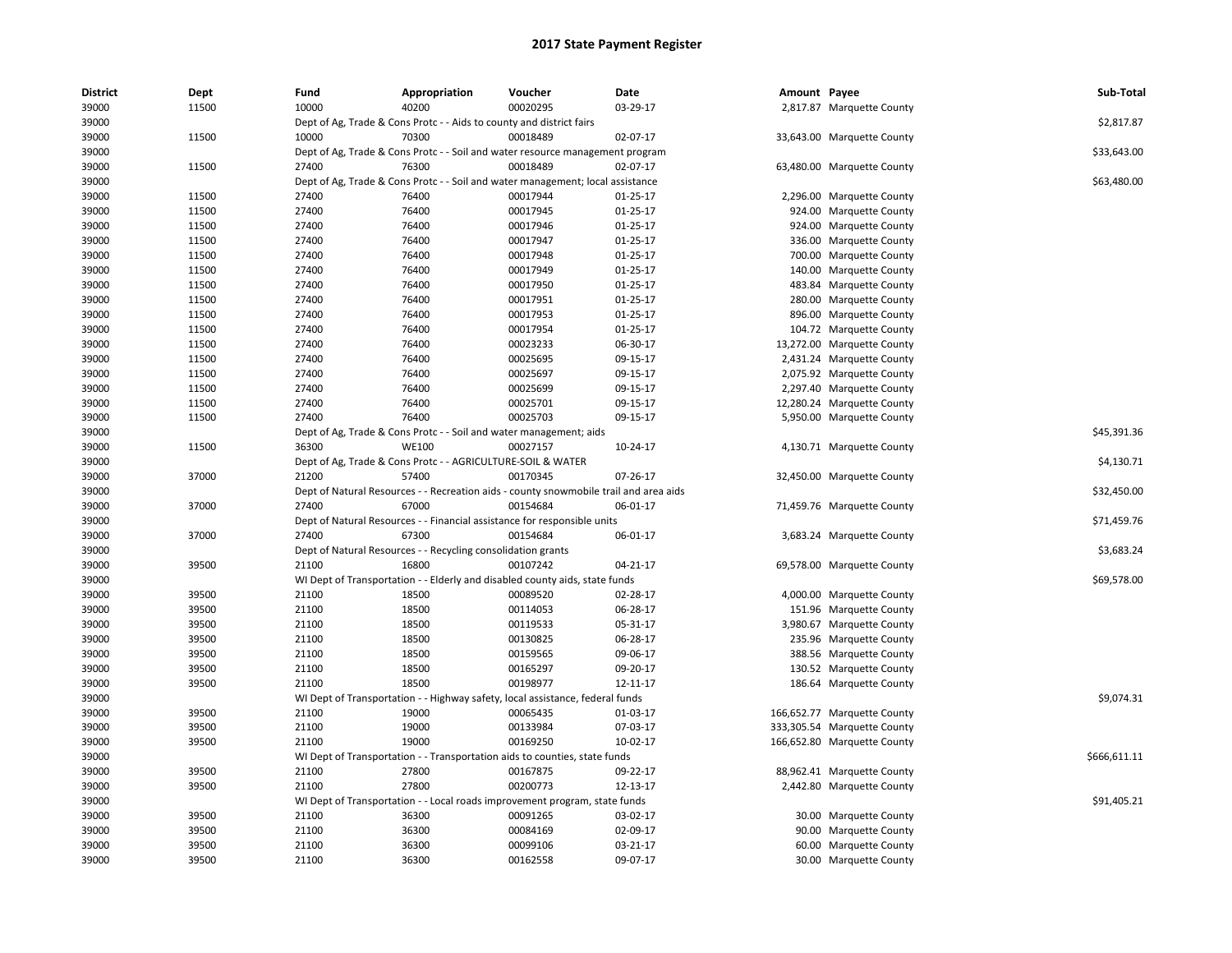| <b>District</b> | Dept  | Fund  | Appropriation                                                       | Voucher                                                                               | Date                                                                                                    | Amount Payee |                               | Sub-Total      |
|-----------------|-------|-------|---------------------------------------------------------------------|---------------------------------------------------------------------------------------|---------------------------------------------------------------------------------------------------------|--------------|-------------------------------|----------------|
| 39000           | 39500 | 21100 | 36300                                                               | 00195214                                                                              | 11-22-17                                                                                                |              | 30.00 Marquette County        |                |
| 39000           | 39500 | 21100 | 36300                                                               | 00195913                                                                              | 11-27-17                                                                                                |              | 1,665.90 Marquette County     |                |
| 39000           |       |       |                                                                     | WI Dept of Transportation - - State highway rehabilitation, state funds               |                                                                                                         |              |                               | \$1,905.90     |
| 39000           | 39500 | 21100 | 36500                                                               | 00070411                                                                              | 01-03-17                                                                                                |              | 175.00 Marquette County       |                |
| 39000           | 39500 | 21100 | 36500                                                               | 00076349                                                                              | $01-19-17$                                                                                              | 175.00       | <b>Marquette County</b>       |                |
| 39000           | 39500 | 21100 | 36500                                                               | 00095153                                                                              | 03-15-17                                                                                                | 175.00       | <b>Marquette County</b>       |                |
| 39000           | 39500 | 21100 | 36500                                                               | 00099808                                                                              | 03-23-17                                                                                                | 135.00       | <b>Marquette County</b>       |                |
| 39000           | 39500 | 21100 | 36500                                                               | 00108537                                                                              | 04-20-17                                                                                                |              | 135.00 Marquette County       |                |
| 39000           | 39500 | 21100 | 36500                                                               | 00118878                                                                              | 05-18-17                                                                                                |              | 135.00 Marquette County       |                |
| 39000           | 39500 | 21100 | 36500                                                               | 00139065                                                                              | 06-30-17                                                                                                | 135.00       | <b>Marquette County</b>       |                |
| 39000           | 39500 | 21100 | 36500                                                               | 00150888                                                                              | 08-04-17                                                                                                | 135.00       | <b>Marquette County</b>       |                |
| 39000           | 39500 | 21100 | 36500                                                               | 00158687                                                                              | 08-28-17                                                                                                | 135.00       | Marquette County              |                |
| 39000           | 39500 | 21100 | 36500                                                               | 00173874                                                                              | 10-03-17                                                                                                |              | 135.00 Marquette County       |                |
| 39000           | 39500 | 21100 | 36500                                                               | 00183128                                                                              | 10-24-17                                                                                                |              | 135.00 Marquette County       |                |
| 39000           | 39500 | 21100 | 36500                                                               | 00195912                                                                              | 11-27-17                                                                                                |              | 589.73 Marquette County       |                |
| 39000           |       |       |                                                                     | WI Dept of Transportation - - Highway system management and operations, state funds   |                                                                                                         |              |                               | \$2,194.73     |
| 39000           | 39500 | 21100 | 36800                                                               | 00070411                                                                              | 01-03-17                                                                                                |              | 65,195.65 Marquette County    |                |
| 39000           | 39500 | 21100 | 36800                                                               | 00074636                                                                              | $01 - 17 - 17$                                                                                          |              | 1,283.13 Marquette County     |                |
| 39000           | 39500 | 21100 | 36800                                                               | 00076349                                                                              | 01-19-17                                                                                                |              | 297,566.85 Marquette County   |                |
| 39000           | 39500 | 21100 | 36800                                                               | 00094258                                                                              | 03-14-17                                                                                                |              | 9,607.72 Marquette County     |                |
| 39000           | 39500 | 21100 | 36800                                                               | 00095153                                                                              | 03-15-17                                                                                                |              | 122,508.44 Marquette County   |                |
| 39000           | 39500 | 21100 | 36800                                                               | 00099808                                                                              | 03-23-17                                                                                                |              | 66,596.34 Marquette County    |                |
| 39000           | 39500 | 21100 | 36800                                                               | 00108537                                                                              | 04-20-17                                                                                                |              |                               |                |
|                 |       |       |                                                                     |                                                                                       |                                                                                                         |              | 70,341.01 Marquette County    |                |
| 39000           | 39500 | 21100 | 36800                                                               | 00118878                                                                              | 05-18-17                                                                                                |              | 115,558.37 Marquette County   |                |
| 39000           | 39500 | 21100 | 36800                                                               | 00136154                                                                              | 06-28-17                                                                                                |              | 109,930.00 Marquette County   |                |
| 39000           | 39500 | 21100 | 36800                                                               | 00139065                                                                              | 06-30-17                                                                                                |              | 22,710.86 Marquette County    |                |
| 39000           | 39500 | 21100 | 36800                                                               | 00150888                                                                              | 08-04-17                                                                                                |              | 65,063.87 Marquette County    |                |
| 39000           | 39500 | 21100 | 36800                                                               | 00158687                                                                              | 08-28-17                                                                                                |              | 108,419.42 Marquette County   |                |
| 39000           | 39500 | 21100 | 36800                                                               | 00159173                                                                              | 08-29-17                                                                                                |              | 85,161.22 Marquette County    |                |
| 39000           | 39500 | 21100 | 36800                                                               | 00167319                                                                              | 09-21-17                                                                                                |              | 27,754.00 Marquette County    |                |
| 39000           | 39500 | 21100 | 36800                                                               | 00173874                                                                              | 10-03-17                                                                                                |              | 55,177.70 Marquette County    |                |
| 39000           | 39500 | 21100 | 36800                                                               | 00174723                                                                              | 10-05-17                                                                                                |              | 1,089.98 Marquette County     |                |
| 39000           | 39500 | 21100 | 36800                                                               | 00174733                                                                              | 10-05-17                                                                                                |              | 351.32 Marquette County       |                |
| 39000           | 39500 | 21100 | 36800                                                               | 00177821                                                                              | 10-12-17                                                                                                |              | 47,919.13 Marquette County    |                |
| 39000           | 39500 | 21100 | 36800                                                               | 00183128                                                                              | 10-24-17                                                                                                |              | 106,985.29 Marquette County   |                |
| 39000           | 39500 | 21100 | 36800                                                               | 00186656                                                                              | 11-01-17                                                                                                |              | 1,897.01 Marquette County     |                |
| 39000           | 39500 | 21100 | 36800                                                               | 00195912                                                                              | 11-27-17                                                                                                |              | 98,363.40 Marquette County    |                |
| 39000           |       |       |                                                                     | WI Dept of Transportation - - Routine maintenance activities, state funds             |                                                                                                         |              |                               | \$1,479,480.71 |
| 39000           | 39500 | 21100 | 38500                                                               | 00195912                                                                              | 11-27-17                                                                                                |              | 1,818.93 Marquette County     |                |
| 39000           |       |       |                                                                     | WI Dept of Transportation - - Highway system management and operations, federal funds |                                                                                                         |              |                               | \$1,818.93     |
| 39000           | 41000 | 10000 | 11600                                                               | 00167909                                                                              | 11-07-17                                                                                                |              | 2,719.18 Marquette County     |                |
| 39000           |       |       |                                                                     |                                                                                       | Department of Corrections - - Reimbursing counties for probation, extended supervision and parole holds |              |                               | \$2,719.18     |
| 39000           | 43500 | 10000 | 11900                                                               | 00152484                                                                              | 09-01-17                                                                                                |              | 6,621.87 Marquette County     |                |
| 39000           |       |       | Department of Health Services - - Emergency medical services; aids  |                                                                                       |                                                                                                         |              |                               | \$6,621.87     |
| 39000           | 43500 | 10000 | 41400                                                               | 00104896                                                                              | 02-03-17                                                                                                |              | 604,743.00 Marquette County   |                |
| 39000           |       |       | Department of Health Services - - Income maintenance                |                                                                                       |                                                                                                         |              |                               | \$604,743.00   |
| 39000           | 43500 | 10000 | 46800                                                               | 00165493                                                                              | 10-30-17                                                                                                |              | 957,206.00 Marquette County   |                |
| 39000           |       |       | Department of Health Services - - Interagency and intra-agency aids |                                                                                       |                                                                                                         |              |                               | \$957,206.00   |
| 39000           | 43500 | 10000 | 00000                                                               | 90708                                                                                 | 01-02-17                                                                                                |              | 485,370.00 Marquette County   |                |
| 39000           | 43500 | 10000 | 00000                                                               | 90710                                                                                 | 02-01-17                                                                                                |              | 467,168.00 Marquette County   |                |
| 39000           | 43500 | 10000 | 00000                                                               | 90711                                                                                 | 03-01-17                                                                                                |              | 434,878.00 Marquette County   |                |
| 39000           | 43500 | 10000 | 00000                                                               | 90715                                                                                 | 05-01-17                                                                                                |              | 2,120,615.00 Marquette County |                |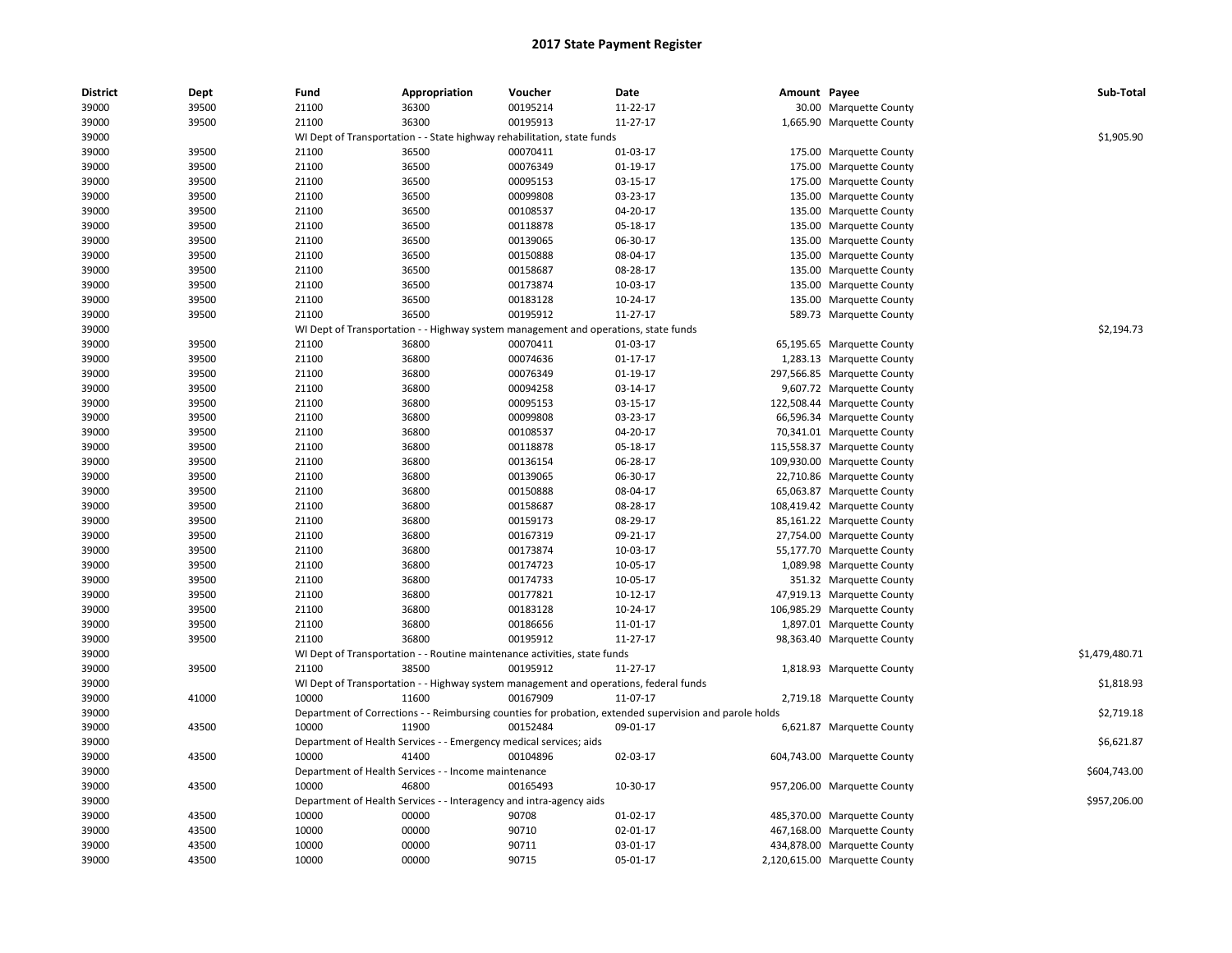| <b>District</b> | Dept  | Fund  | Appropriation                                                            | Voucher                                                                                   | Date                                                                                                                                          | Amount Payee |                               | Sub-Total      |
|-----------------|-------|-------|--------------------------------------------------------------------------|-------------------------------------------------------------------------------------------|-----------------------------------------------------------------------------------------------------------------------------------------------|--------------|-------------------------------|----------------|
| 39000           | 43500 | 10000 | 00000                                                                    | 90716                                                                                     | 06-01-17                                                                                                                                      |              | 652,574.00 Marquette County   |                |
| 39000           | 43500 | 10000 | 00000                                                                    | 90717                                                                                     | 06-15-17                                                                                                                                      |              | 6,446.00 Marquette County     |                |
| 39000           | 43500 | 10000 | 00000                                                                    | 90800                                                                                     | 07-01-17                                                                                                                                      |              | 1,621,717.00 Marquette County |                |
| 39000           | 43500 | 10000 | 00000                                                                    | 90801                                                                                     | 08-01-17                                                                                                                                      |              | 973,798.00 Marquette County   |                |
| 39000           | 43500 | 10000 | 00000                                                                    | 90802                                                                                     | 09-01-17                                                                                                                                      |              | 534,130.00 Marquette County   |                |
| 39000           | 43500 | 10000 | 00000                                                                    | 90805                                                                                     | 10-02-17                                                                                                                                      |              | 506,865.00 Marquette County   |                |
| 39000           | 43500 | 10000 | 00000                                                                    | 90806                                                                                     | 11-01-17                                                                                                                                      |              | 440,556.00 Marquette County   |                |
| 39000           | 43500 | 10000 | 00000                                                                    | 90807                                                                                     | 12-01-17                                                                                                                                      |              | 572,104.00 Marquette County   |                |
| 39000           | 43500 | 10000 | 00000                                                                    | 90713                                                                                     | 04-01-17                                                                                                                                      |              | 20,828.00 Marquette County    |                |
| 39000           |       |       | Department of Health Services - - State/Federal Aids                     |                                                                                           |                                                                                                                                               |              |                               | \$8,837,049.00 |
| 39000           | 43500 | 00005 | 16300                                                                    | 01LGS                                                                                     | 11-17-17                                                                                                                                      |              | 32,433.96 Marquette County    |                |
| 39000           |       |       | Department of Health Services - - Guardianship grant program             |                                                                                           |                                                                                                                                               |              |                               | \$32,433.96    |
| 39000           | 45500 | 10000 | 20200                                                                    | 00025501                                                                                  | 03-16-17                                                                                                                                      |              | 558.30 Marquette County       |                |
| 39000           |       |       | Department of Justice - - Officer training reimbursement                 |                                                                                           |                                                                                                                                               |              |                               | \$558.30       |
| 39000           | 45500 | 10000 | 22100                                                                    | 00035924                                                                                  | 10-13-17                                                                                                                                      |              | 1,110.00 Marquette County     |                |
| 39000           |       |       |                                                                          | Department of Justice - - Crime laboratories; deoxyribonucleic acid analysis              |                                                                                                                                               |              |                               | \$1,110.00     |
| 39000           | 45500 | 10000 | 23100                                                                    | 00025501                                                                                  | 03-16-17                                                                                                                                      |              | 1,712.79 Marquette County     |                |
| 39000           | 45500 | 10000 | 23100                                                                    | 00032393                                                                                  | 08-02-17                                                                                                                                      |              | 2,429.42 Marquette County     |                |
| 39000           | 45500 | 10000 | 23100                                                                    | 00034918                                                                                  | 09-27-17                                                                                                                                      |              | 6,880.00 Marquette County     |                |
| 39000           |       |       |                                                                          | Department of Justice - - Law enforcement training fund, local assistance                 |                                                                                                                                               |              |                               | \$11,022.21    |
| 39000           | 45500 | 10000 | 24100                                                                    | 00023711                                                                                  | $02 - 10 - 17$                                                                                                                                |              | 499.00 Marquette County       |                |
| 39000           | 45500 | 10000 | 24100                                                                    | 00031907                                                                                  | $07-21-17$                                                                                                                                    |              | 620.16 Marquette County       |                |
| 39000           | 45500 | 10000 | 24100                                                                    | 00035595                                                                                  | 10-04-17                                                                                                                                      |              | 170.07 Marquette County       |                |
| 39000           |       |       | Department of Justice - - Federal aid, state operations                  |                                                                                           |                                                                                                                                               |              |                               | \$1,289.23     |
| 39000           | 45500 | 10000 | 25100                                                                    | 00024336                                                                                  | $02 - 22 - 17$                                                                                                                                |              | 38,429.38 Marquette County    |                |
| 39000           | 45500 | 10000 | 25100                                                                    | 00029379                                                                                  | 06-06-17                                                                                                                                      |              | 14,539.86 Marquette County    |                |
| 39000           | 45500 | 10000 | 25100                                                                    | 00033169                                                                                  | 08-28-17                                                                                                                                      |              | 2,173.56 Marquette County     |                |
| 39000           | 45500 | 10000 | 25100                                                                    | 00037819                                                                                  | 11-21-17                                                                                                                                      |              | 755.67 Marquette County       |                |
| 39000           |       |       | Department of Justice - - Federal aid, local assistance                  |                                                                                           |                                                                                                                                               |              |                               | \$55,898.47    |
| 39000           | 45500 | 10000 | 27100                                                                    | 00023108                                                                                  | 02-02-17                                                                                                                                      |              | 26,642.74 Marquette County    |                |
| 39000           | 45500 | 10000 | 27100                                                                    | 00029407                                                                                  | 06-06-17                                                                                                                                      |              | 12,931.12 Marquette County    |                |
| 39000           | 45500 | 10000 | 27100                                                                    | 00035487                                                                                  | 10-02-17                                                                                                                                      |              | 22,271.50 Marquette County    |                |
| 39000           | 45500 | 10000 | 27100                                                                    | 00036212                                                                                  | $10-23-17$                                                                                                                                    |              | 14,583.94 Marquette County    |                |
| 39000           |       |       |                                                                          |                                                                                           | Department of Justice - - Alternatives to prosecution and incarceration for persons who use alcohol or other drugs; presentencing assessments |              |                               | \$76,429.30    |
| 39000           | 45500 | 10000 | 28400                                                                    | 00023749                                                                                  | 02-10-17                                                                                                                                      |              | 114.40 Marquette County       |                |
| 39000           | 45500 | 10000 | 28400                                                                    | 00035547                                                                                  | 10-05-17                                                                                                                                      |              | 328.00 Marquette County       |                |
| 39000           |       |       | Department of Justice - - Internet Crimes Against Childr                 |                                                                                           |                                                                                                                                               |              |                               | \$442.40       |
| 39000           | 45500 | 10000 | 53200                                                                    | 00024972                                                                                  | 03-03-17                                                                                                                                      |              | 19,155.78 Marquette County    |                |
| 39000           | 45500 | 10000 | 53200                                                                    | 00031717                                                                                  | 07-20-17                                                                                                                                      |              | 17,686.31 Marquette County    |                |
| 39000           |       |       |                                                                          | Department of Justice - - Crime victim and witness assistance surcharge, general services |                                                                                                                                               |              |                               | \$36,842.09    |
| 39000           | 46500 | 10000 | 30500                                                                    | 00033547                                                                                  | 10-25-17                                                                                                                                      |              | 1,958.65 Marquette County     |                |
| 39000           |       |       |                                                                          |                                                                                           | Department of Military Affairs - - Disaster recovery aid; public health emergency quarantine costs                                            |              |                               | \$1,958.65     |
| 39000           | 46500 | 10000 | 30800                                                                    | 00021629                                                                                  | 02-06-17                                                                                                                                      |              | 533.90 Marquette County       |                |
| 39000           | 46500 | 10000 | 30800                                                                    | 00035571                                                                                  | 12-12-17                                                                                                                                      |              | 8,193.78 Marquette County     |                |
|                 |       |       |                                                                          |                                                                                           |                                                                                                                                               |              |                               |                |
| 39000           | 46500 | 10000 | Department of Military Affairs - - Emergency response equipment<br>34200 | 00030321                                                                                  | 08-11-17                                                                                                                                      |              |                               | \$8,727.68     |
| 39000           |       |       | 34200                                                                    |                                                                                           |                                                                                                                                               |              | 6,327.66 Marquette County     |                |
| 39000           | 46500 | 10000 |                                                                          | 00030734                                                                                  | 08-23-17                                                                                                                                      |              | 12,661.63 Marquette County    |                |
| 39000           | 46500 | 10000 | 34200                                                                    | 00033547                                                                                  | 10-25-17                                                                                                                                      |              | 11,938.78 Marquette County    |                |
| 39000           |       |       | Department of Military Affairs - - Federal aid, local assistance         |                                                                                           |                                                                                                                                               |              |                               | \$30,928.07    |
| 39000           | 46500 | 27200 | 36400                                                                    | 00027692                                                                                  | 06-14-17                                                                                                                                      |              | 2,688.39 Marquette County     |                |
| 39000           |       |       |                                                                          |                                                                                           | Department of Military Affairs - - Division of emergency management; petroleum inspection fund                                                |              |                               | \$2,688.39     |
| 39000           | 48500 | 15200 | 12700                                                                    | 00024206                                                                                  | 01-24-17                                                                                                                                      |              | 850.00 Marquette County       |                |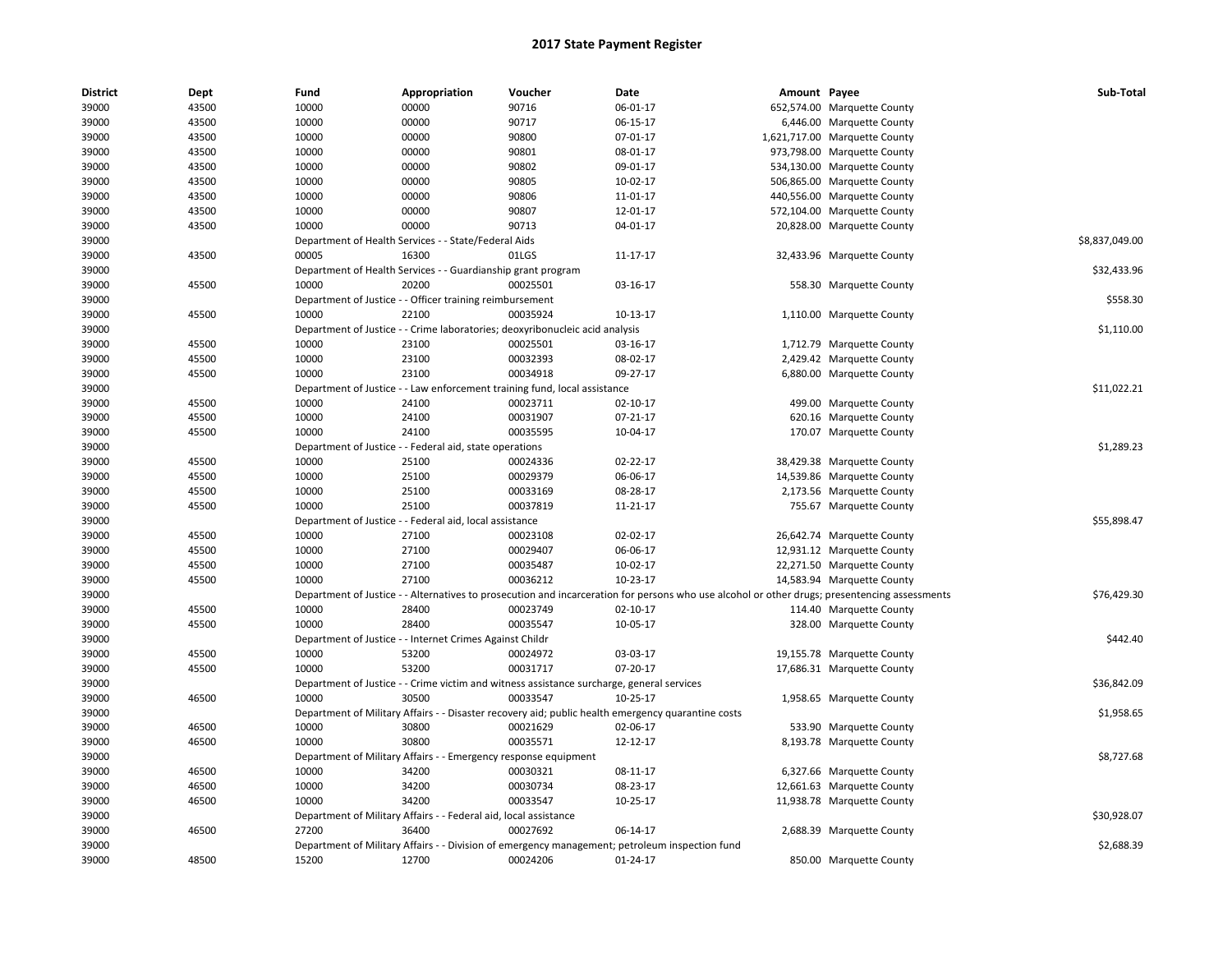| <b>District</b> | Dept  | Fund                         | Appropriation                                                                    | Voucher                           | Date           | Amount Payee |                               | Sub-Total       |
|-----------------|-------|------------------------------|----------------------------------------------------------------------------------|-----------------------------------|----------------|--------------|-------------------------------|-----------------|
| 39000           |       |                              | Department of Veterans Affairs - - Grants to counties                            |                                   |                |              |                               | \$850.00        |
| 39000           | 48500 | 58200                        | 26700                                                                            | 00024206                          | 01-24-17       |              | 3,825.00 Marquette County     |                 |
| 39000           |       |                              | Department of Veterans Affairs - - County grants                                 |                                   |                |              |                               | \$3,825.00      |
| 39000           | 48500 | 58200                        | 28000                                                                            | 00037714                          | 10-25-17       |              | 957.58 Marquette County       |                 |
| 39000           |       |                              | Department of Veterans Affairs - - Transportation payment                        |                                   |                |              |                               | \$957.58        |
| 39000           | 48500 | 58300                        | 37000                                                                            | 00024206                          | $01 - 24 - 17$ |              | 3,825.00 Marquette County     |                 |
| 39000           |       |                              | Department of Veterans Affairs - - County grants                                 |                                   |                |              |                               | \$3,825.00      |
| 39000           | 50500 | 10000                        | 15500                                                                            | 00040180                          | 01-18-17       |              | 2,346.17 Marquette County     |                 |
| 39000           | 50500 | 10000                        | 15500                                                                            | 00042621                          | 02-15-17       |              | 2,664.55 Marquette County     |                 |
| 39000           | 50500 | 10000                        | 15500                                                                            | 00045026                          | 03-15-17       |              | 2,300.17 Marquette County     |                 |
| 39000           | 50500 | 10000                        | 15500                                                                            | 00047653                          | 04-17-17       |              | 2,443.98 Marquette County     |                 |
| 39000           | 50500 | 10000                        | 15500                                                                            | 00050390                          | 05-16-17       |              | 3,563.78 Marquette County     |                 |
| 39000           | 50500 | 10000                        | 15500                                                                            | 00051833                          | 05-31-17       |              | 1,860.90 Marquette County     |                 |
| 39000           | 50500 | 10000                        | 15500                                                                            | 00053075                          | 06-15-17       |              | 1,121.60 Marquette County     |                 |
| 39000           | 50500 | 10000                        | 15500                                                                            | 00056701                          | 07-31-17       |              | 5,995.83 Marquette County     |                 |
| 39000           | 50500 | 10000                        | 15500                                                                            | 00060308                          | 09-15-17       |              | 3,498.15 Marquette County     |                 |
| 39000           | 50500 | 10000                        | 15500                                                                            | 00065204                          | 11-15-17       |              | 2,604.60 Marquette County     |                 |
| 39000           | 50500 | 10000                        | 15500                                                                            | 00067479                          | 12-15-17       |              | 5,118.13 Marquette County     |                 |
| 39000           |       | Department of Administration |                                                                                  | - - Federal aid; local assistance |                |              |                               | \$33,517.86     |
| 39000           | 50500 | 23500                        | 37100                                                                            | 00040180                          | 01-18-17       |              | 1,813.87 Marquette County     |                 |
| 39000           | 50500 | 23500                        | 37100                                                                            | 00042621                          | 02-15-17       |              | 1,874.61 Marquette County     |                 |
| 39000           | 50500 | 23500                        | 37100                                                                            | 00045026                          | 03-15-17       |              | 1,384.13 Marquette County     |                 |
| 39000           | 50500 | 23500                        | 37100                                                                            | 00047653                          | 04-17-17       |              | 783.41 Marquette County       |                 |
| 39000           | 50500 | 23500                        | 37100                                                                            | 00050390                          | 05-16-17       |              | 398.12 Marquette County       |                 |
| 39000           | 50500 | 23500                        | 37100                                                                            | 00051833                          | 05-31-17       |              | 1,179.28 Marquette County     |                 |
| 39000           | 50500 | 23500                        | 37100                                                                            | 00053075                          | 06-15-17       |              | 728.21 Marquette County       |                 |
| 39000           | 50500 | 23500                        | 37100                                                                            | 00056701                          | 07-31-17       |              | 4,678.99 Marquette County     |                 |
| 39000           | 50500 | 23500                        | 37100                                                                            | 00060308                          | 09-15-17       |              | 4,788.25 Marquette County     |                 |
| 39000           | 50500 | 23500                        | 37100                                                                            | 00062829                          | 10-17-17       |              | 549.82 Marquette County       |                 |
| 39000           | 50500 | 23500                        | 37100                                                                            | 00063997                          | 10-31-17       |              | 3,258.18 Marquette County     |                 |
| 39000           |       | Department of Administration |                                                                                  | - Low-income assistance grants    |                |              |                               | \$21,436.87     |
| 39000           | 50500 | 26900                        | 16600                                                                            | 00041101                          | 02-07-17       |              | 1,000.00 Marquette County     |                 |
| 39000           | 50500 | 26900                        | 16600                                                                            | 00042968                          | 02-21-17       |              | 71,824.00 Marquette County    |                 |
| 39000           | 50500 | 26900                        | 16600                                                                            | 00052259                          | 06-12-17       |              | 25,000.00 Marquette County    |                 |
| 39000           |       |                              | Department of Administration - - Land                                            |                                   |                |              |                               | \$97,824.00     |
| 39000           | 51000 | 10000                        | 12000                                                                            | 00000287                          | $01 - 17 - 17$ |              | 17,916.85 Marquette County    |                 |
| 39000           |       |                              | Elections Commission - - Recount fees                                            |                                   |                |              |                               | \$17,916.85     |
| 39000           | 83500 | 10000                        | 10500                                                                            | 00021239                          | 07-24-17       |              | 9,334.85 Marquette County     |                 |
| 39000           | 83500 | 10000                        | 10500                                                                            | 00024260                          | 11-20-17       |              | 20,463.49 Marquette County    |                 |
| 39000           |       |                              | Shared Revenue and Tax Relief - - County and municipal aid account               |                                   |                |              |                               | \$29,798.34     |
| 39000           | 83500 | 10000                        | 10900                                                                            | 00017353                          | 07-24-17       |              | 13,394.00 Marquette County    |                 |
| 39000           |       |                              | Shared Revenue and Tax Relief - - State aid; tax exempt property                 |                                   |                |              |                               | \$13,394.00     |
| 39000           | 83500 | 10000                        | 11000                                                                            | 00021239                          | 07-24-17       |              | 3,068.64 Marquette County     |                 |
| 39000           | 83500 | 10000                        | 11000                                                                            | 00024260                          | 11-20-17       |              | 31,301.51 Marquette County    |                 |
| 39000           |       |                              | Shared Revenue and Tax Relief - - Public utility distribution account            |                                   |                |              |                               | \$34,370.15     |
| 39000           | 83500 | 10000                        | 30200                                                                            | 00020119                          | 07-24-17       |              | 621,596.09 Marquette County   |                 |
| 39000           | 83500 | 10000                        | 30200                                                                            | 00022164                          | 07-24-17       |              | 2,455,494.33 Marquette County |                 |
| 39000           |       |                              | Shared Revenue and Tax Relief - - School levy tax credit and first dollar credit |                                   |                |              |                               | \$3,077,090.42  |
| 39000           | 83500 | 52100                        | 36300                                                                            | 00016169                          | 03-27-17       |              | 518,360.16 Marquette County   |                 |
| 39000           |       |                              | Shared Revenue and Tax Relief - - Lottery and gaming credit                      |                                   |                |              |                               | \$518,360.16    |
| 39000 Total     |       |                              |                                                                                  |                                   |                |              |                               | \$17,100,958.87 |
|                 |       |                              |                                                                                  |                                   |                |              |                               |                 |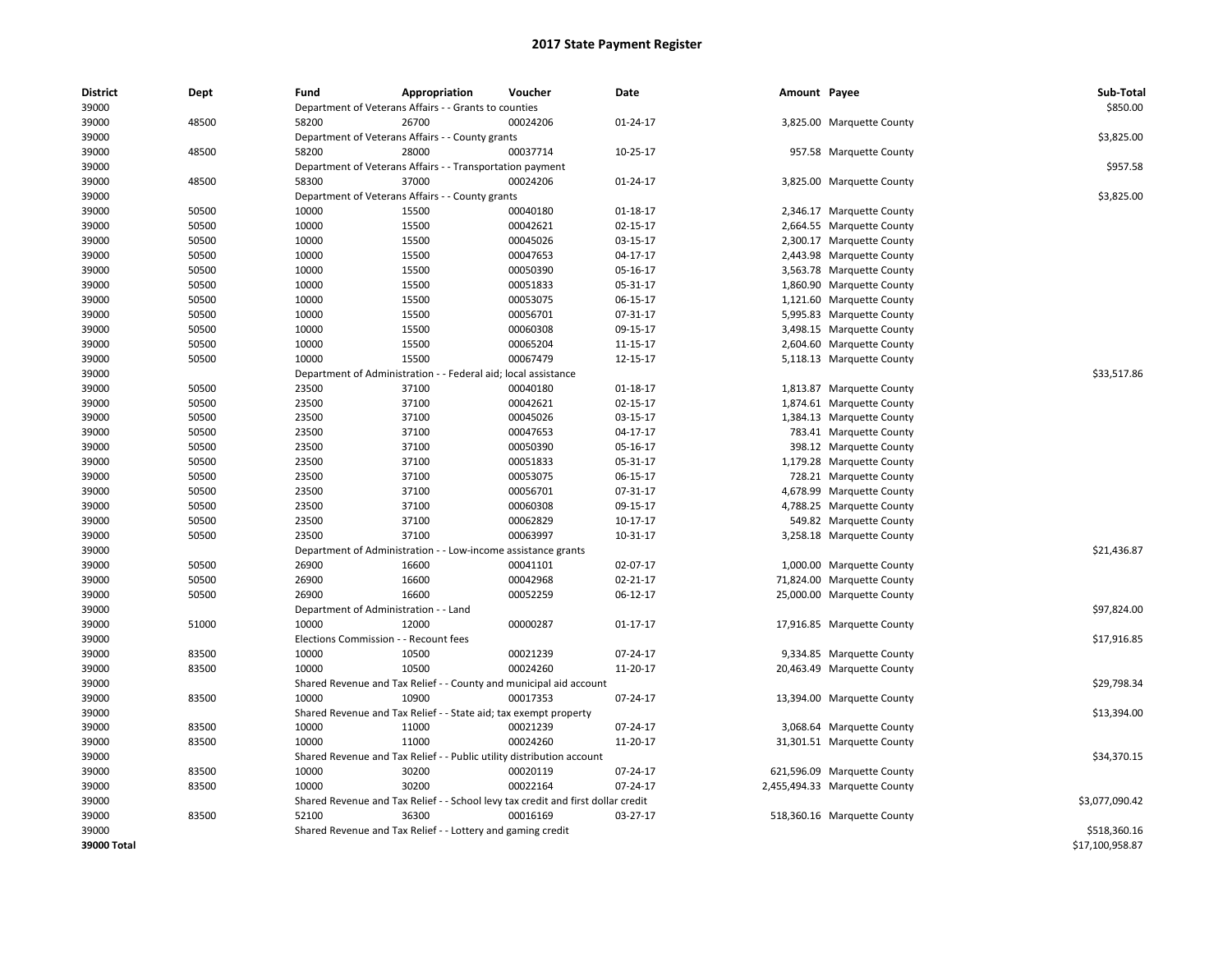| <b>District</b> | Dept  | Fund  | Appropriation                                                                                                | Voucher  | Date           | Amount Payee |                           | Sub-Total    |
|-----------------|-------|-------|--------------------------------------------------------------------------------------------------------------|----------|----------------|--------------|---------------------------|--------------|
| 39002           | 16500 | 10000 | 22500                                                                                                        | 00011427 | 06-26-17       |              | 3,598.07 Town Of Buffalo  |              |
| 39002           |       |       | Dept of Safety & Prof Services - - Fire dues distribution                                                    |          |                |              |                           | \$3,598.07   |
| 39002           | 37000 | 10000 | 50300                                                                                                        | 00125927 | 02-06-17       |              | 4,031.22 Town Of Buffalo  |              |
| 39002           | 37000 | 10000 | 50300                                                                                                        | 00125928 | 02-06-17       |              | 14,126.51 Town Of Buffalo |              |
| 39002           | 37000 | 10000 | 50300                                                                                                        | 00142965 | 04-21-17       |              | 135.84 Town Of Buffalo    |              |
| 39002           | 37000 | 10000 | 50300                                                                                                        | 00142966 | 04-21-17       |              | 848.49 Town Of Buffalo    |              |
| 39002           |       |       | Dept of Natural Resources - - Aids in lieu of taxes - general fund                                           |          |                |              |                           | \$19,142.06  |
| 39002           | 37000 | 21200 | 16600                                                                                                        | 00157682 | 06-19-17       |              | 758.05 Town Of Buffalo    |              |
| 39002           |       |       | Dept of Natural Resources - - General program operations - state funds; forestry                             |          |                |              |                           | \$758.05     |
| 39002           | 37000 | 21200 | 57100                                                                                                        | 00157682 | 06-19-17       |              | 346.95 Town Of Buffalo    |              |
| 39002           |       |       | Dept of Natural Resources - - Resource aids -- county forests, forest croplands and managed forest land aids |          |                |              |                           | \$346.95     |
| 39002           | 37000 | 21200 | 57900                                                                                                        | 00142964 | $04 - 21 - 17$ |              | 801.02 Town Of Buffalo    |              |
| 39002           | 37000 | 21200 | 57900                                                                                                        | 00142967 | 04-21-17       |              | 11.18 Town Of Buffalo     |              |
| 39002           |       |       | Dept of Natural Resources - - Aids in lieu of taxes - sum sufficient                                         |          |                |              |                           | \$812.20     |
| 39002           | 37000 | 21200 | 58900                                                                                                        | 00157682 | 06-19-17       |              | 3,487.05 Town Of Buffalo  |              |
| 39002           |       |       | Dept of Natural Resources - - Resource aids - distribution of closed acreage fees.                           |          |                |              |                           | \$3,487.05   |
| 39002           | 39500 | 21100 | 19100                                                                                                        | 00066456 | 01-03-17       |              | 28,438.83 Town Of Buffalo |              |
| 39002           | 39500 | 21100 | 19100                                                                                                        | 00097579 | 04-03-17       |              | 28,438.83 Town Of Buffalo |              |
| 39002           | 39500 | 21100 | 19100                                                                                                        | 00135005 | 07-03-17       |              | 28,438.83 Town Of Buffalo |              |
| 39002           | 39500 | 21100 | 19100                                                                                                        | 00170271 | 10-02-17       |              | 28,438.83 Town Of Buffalo |              |
| 39002           |       |       | WI Dept of Transportation - - Transportation aids to municipalities, state funds                             |          |                |              |                           | \$113,755.32 |
| 39002           | 83500 | 10000 | 10500                                                                                                        | 00021221 | 07-24-17       |              | 1,769.56 Town Of Buffalo  |              |
| 39002           | 83500 | 10000 | 10500                                                                                                        | 00024242 | 11-20-17       |              | 10,027.48 Town Of Buffalo |              |
| 39002           |       |       | Shared Revenue and Tax Relief - - County and municipal aid account                                           |          |                |              |                           | \$11,797.04  |
| 39002           | 83500 | 10000 | 10900                                                                                                        | 00018323 | 07-24-17       |              | 1.00 Town Of Buffalo      |              |
| 39002           |       |       | Shared Revenue and Tax Relief - - State aid; tax exempt property                                             |          |                |              |                           | \$1.00       |
| 39002           | 83500 | 10000 | 11000                                                                                                        | 00021221 | 07-24-17       |              | 80.58 Town Of Buffalo     |              |
| 39002           | 83500 | 10000 | 11000                                                                                                        | 00024242 | 11-20-17       |              | 420.37 Town Of Buffalo    |              |
| 39002           |       |       | Shared Revenue and Tax Relief - - Public utility distribution account                                        |          |                |              |                           | \$500.95     |
| 39002           | 83500 | 52100 | 36300                                                                                                        | 00015914 | 03-27-17       |              | 3,458.88 Town Of Buffalo  |              |
| 39002           |       |       | Shared Revenue and Tax Relief - - Lottery and gaming credit                                                  |          |                |              |                           | \$3,458.88   |
| 39002 Total     |       |       |                                                                                                              |          |                |              |                           | \$157,657.57 |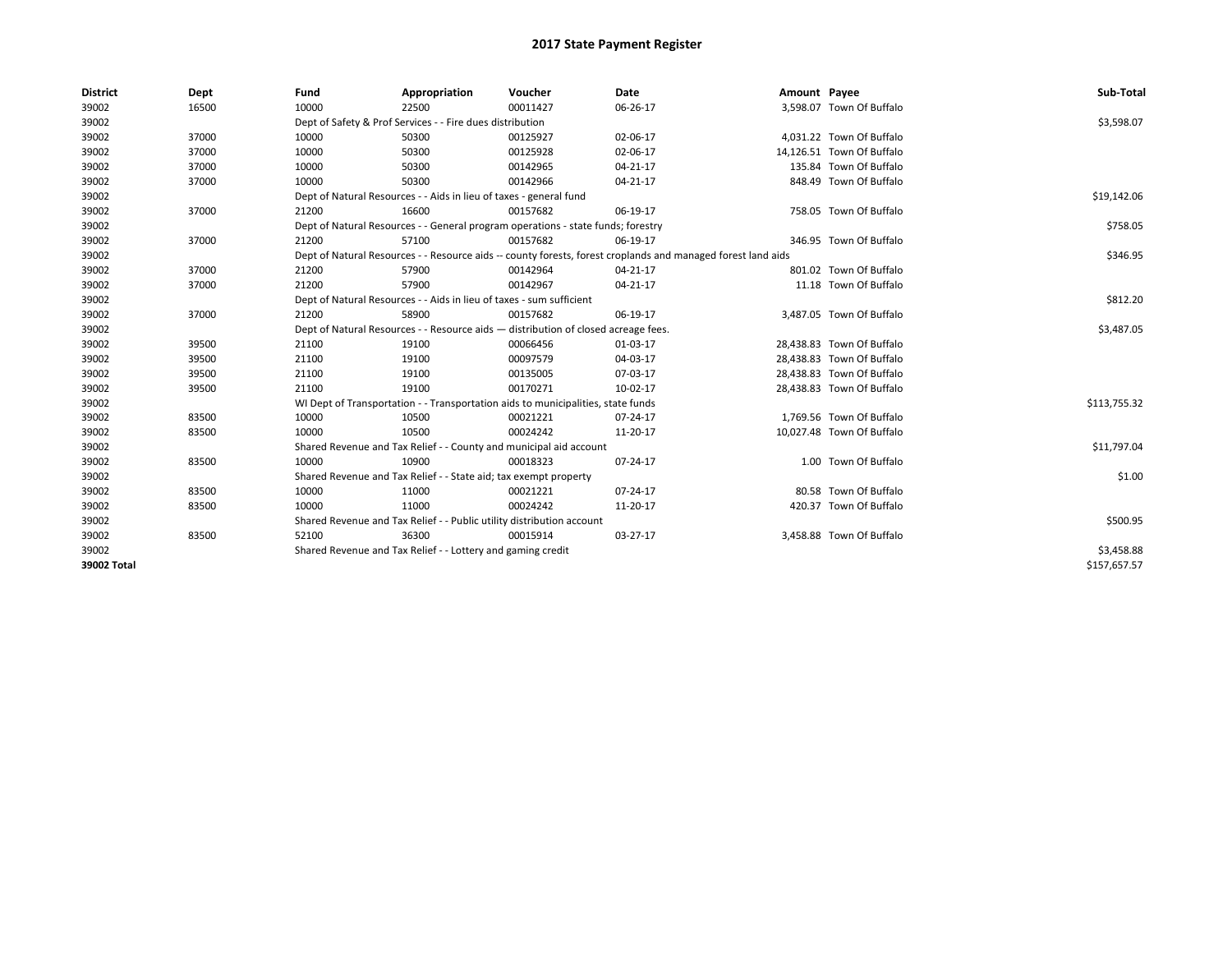| <b>District</b> | Dept  | Fund  | Appropriation                                                                                                | Voucher  | Date           | Amount Payee |                                | Sub-Total    |  |  |
|-----------------|-------|-------|--------------------------------------------------------------------------------------------------------------|----------|----------------|--------------|--------------------------------|--------------|--|--|
| 39004           | 16500 | 10000 | 22500                                                                                                        | 00011428 | 06-26-17       |              | 3,053.13 Town Of Crystal Lake  |              |  |  |
| 39004           |       |       | Dept of Safety & Prof Services - - Fire dues distribution                                                    |          |                |              |                                | \$3,053.13   |  |  |
| 39004           | 37000 | 10000 | 50300                                                                                                        | 00126010 | 02-06-17       |              | 5,457.74 Town Of Crystal Lake  |              |  |  |
| 39004           | 37000 | 10000 | 50300                                                                                                        | 00126011 | 02-06-17       |              | 478.80 Town Of Crystal Lake    |              |  |  |
| 39004           | 37000 | 10000 | 50300                                                                                                        | 00143161 | 04-21-17       |              | 1.65 Town Of Crystal Lake      |              |  |  |
| 39004           | 37000 | 10000 | 50300                                                                                                        | 00143162 | 04-21-17       |              | 212.22 Town Of Crystal Lake    |              |  |  |
| 39004           |       |       | Dept of Natural Resources - - Aids in lieu of taxes - general fund                                           |          |                |              |                                |              |  |  |
| 39004           | 37000 | 21200 | 16600                                                                                                        | 00157683 | 06-19-17       |              | 1,303.66 Town Of Crystal Lake  |              |  |  |
| 39004           |       |       | Dept of Natural Resources - - General program operations - state funds; forestry                             |          |                |              |                                | \$1,303.66   |  |  |
| 39004           | 37000 | 21200 | 57100                                                                                                        | 00157683 | 06-19-17       |              | 596.66 Town Of Crystal Lake    |              |  |  |
| 39004           |       |       | Dept of Natural Resources - - Resource aids -- county forests, forest croplands and managed forest land aids |          |                |              |                                | \$596.66     |  |  |
| 39004           | 37000 | 21200 | 57900                                                                                                        | 00143159 | 04-21-17       |              | 2,510.46 Town Of Crystal Lake  |              |  |  |
| 39004           | 37000 | 21200 | 57900                                                                                                        | 00143160 | 04-21-17       |              | 168.02 Town Of Crystal Lake    |              |  |  |
| 39004           |       |       | Dept of Natural Resources - - Aids in lieu of taxes - sum sufficient                                         |          |                |              |                                |              |  |  |
| 39004           | 37000 | 21200 | 58900                                                                                                        | 00157683 | 06-19-17       |              | 5,996.86 Town Of Crystal Lake  |              |  |  |
| 39004           |       |       | Dept of Natural Resources - - Resource aids - distribution of closed acreage fees.                           |          |                |              |                                | \$5,996.86   |  |  |
| 39004           | 39500 | 21100 | 19100                                                                                                        | 00066457 | 01-03-17       |              | 19,355.58 Town Of Crystal Lake |              |  |  |
| 39004           | 39500 | 21100 | 19100                                                                                                        | 00097580 | 04-03-17       |              | 19,355.58 Town Of Crystal Lake |              |  |  |
| 39004           | 39500 | 21100 | 19100                                                                                                        | 00135006 | 07-03-17       |              | 19,355.58 Town Of Crystal Lake |              |  |  |
| 39004           | 39500 | 21100 | 19100                                                                                                        | 00170272 | 10-02-17       |              | 19,355.58 Town Of Crystal Lake |              |  |  |
| 39004           |       |       | WI Dept of Transportation - - Transportation aids to municipalities, state funds                             |          |                |              |                                | \$77,422.32  |  |  |
| 39004           | 83500 | 10000 | 10500                                                                                                        | 00021222 | $07 - 24 - 17$ |              | 924.04 Town Of Crystal Lake    |              |  |  |
| 39004           | 83500 | 10000 | 10500                                                                                                        | 00024243 | 11-20-17       |              | 5,236.21 Town Of Crystal Lake  |              |  |  |
| 39004           |       |       | Shared Revenue and Tax Relief - - County and municipal aid account                                           |          |                |              |                                | \$6,160.25   |  |  |
| 39004           | 83500 | 10000 | 10900                                                                                                        | 00018324 | 07-24-17       |              | 2.00 Town Of Crystal Lake      |              |  |  |
| 39004           |       |       | Shared Revenue and Tax Relief - - State aid; tax exempt property                                             |          |                |              |                                | \$2.00       |  |  |
| 39004           | 83500 | 10000 | 50100                                                                                                        | 00015324 | $01 - 31 - 17$ |              | 88.39 Town Of Crystal Lake     |              |  |  |
| 39004           |       |       | Shared Revenue and Tax Relief - - Payments for municipal services                                            |          |                |              |                                | \$88.39      |  |  |
| 39004 Total     |       |       |                                                                                                              |          |                |              |                                | \$103,452.16 |  |  |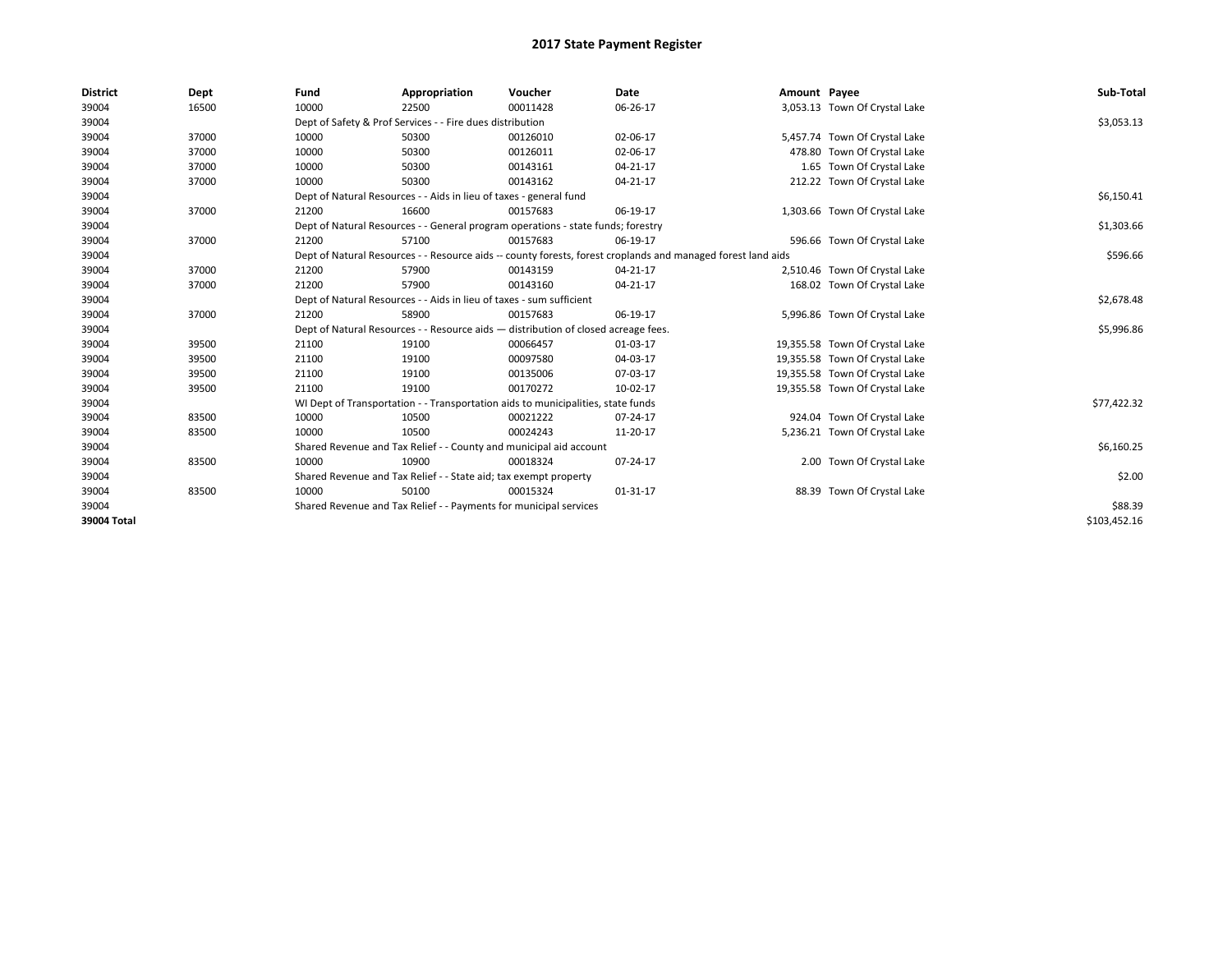| <b>District</b> | Dept  | Fund  | Appropriation                                                                      | Voucher  | Date                                                                                                         | Amount Payee |                           | Sub-Total   |
|-----------------|-------|-------|------------------------------------------------------------------------------------|----------|--------------------------------------------------------------------------------------------------------------|--------------|---------------------------|-------------|
| 39006           | 16500 | 10000 | 22500                                                                              | 00011429 | 06-26-17                                                                                                     |              | 2,826.97 Town Of Douglas  |             |
| 39006           |       |       | Dept of Safety & Prof Services - - Fire dues distribution                          |          |                                                                                                              |              |                           | \$2,826.97  |
| 39006           | 37000 | 21200 | 16600                                                                              | 00157684 | 06-19-17                                                                                                     |              | 277.20 Town Of Douglas    |             |
| 39006           |       |       | Dept of Natural Resources - - General program operations - state funds; forestry   |          |                                                                                                              |              |                           | \$277.20    |
| 39006           | 37000 | 21200 | 57100                                                                              | 00157684 | 06-19-17                                                                                                     |              | 126.87 Town Of Douglas    |             |
| 39006           |       |       |                                                                                    |          | Dept of Natural Resources - - Resource aids -- county forests, forest croplands and managed forest land aids |              |                           | \$126.87    |
| 39006           | 37000 | 21200 | 58900                                                                              | 00157684 | 06-19-17                                                                                                     |              | 1,275.11 Town Of Douglas  |             |
| 39006           |       |       | Dept of Natural Resources - - Resource aids - distribution of closed acreage fees. |          |                                                                                                              |              |                           | \$1,275.11  |
| 39006           | 37000 | 36300 | TA100                                                                              | 00138998 | 04-19-17                                                                                                     |              | 4,984.00 Town Of Douglas  |             |
| 39006           |       |       | Dept of Natural Resources - - LAND ACQUISITION                                     |          |                                                                                                              |              |                           | \$4,984.00  |
| 39006           | 37000 | 36300 | TX100                                                                              | 00175105 | 09-07-17                                                                                                     |              | 15,490.75 Town Of Douglas |             |
| 39006           |       |       | Dept of Natural Resources - - DNR-DAM SAFETY PROJECTS                              |          |                                                                                                              |              |                           | \$15,490.75 |
| 39006           | 39500 | 21100 | 19100                                                                              | 00066458 | 01-03-17                                                                                                     |              | 15,133.24 Town Of Douglas |             |
| 39006           | 39500 | 21100 | 19100                                                                              | 00097581 | 04-03-17                                                                                                     |              | 15,133.24 Town Of Douglas |             |
| 39006           | 39500 | 21100 | 19100                                                                              | 00135007 | 07-03-17                                                                                                     |              | 15,133.24 Town Of Douglas |             |
| 39006           | 39500 | 21100 | 19100                                                                              | 00170273 | 10-02-17                                                                                                     |              | 15,133.26 Town Of Douglas |             |
| 39006           |       |       | WI Dept of Transportation - - Transportation aids to municipalities, state funds   |          |                                                                                                              |              |                           | \$60,532.98 |
| 39006           | 83500 | 10000 | 10500                                                                              | 00021223 | 07-24-17                                                                                                     |              | 1,738.19 Town Of Douglas  |             |
| 39006           | 83500 | 10000 | 10500                                                                              | 00024244 | 11-20-17                                                                                                     |              | 9,849.72 Town Of Douglas  |             |
| 39006           |       |       | Shared Revenue and Tax Relief - - County and municipal aid account                 |          |                                                                                                              |              |                           | \$11,587.91 |
| 39006           | 83500 | 10000 | 10900                                                                              | 00018325 | 07-24-17                                                                                                     |              | 6.00 Town Of Douglas      |             |
| 39006           |       |       | Shared Revenue and Tax Relief - - State aid; tax exempt property                   |          |                                                                                                              |              |                           | \$6.00      |
| 39006 Total     |       |       |                                                                                    |          |                                                                                                              |              |                           | \$97,107.79 |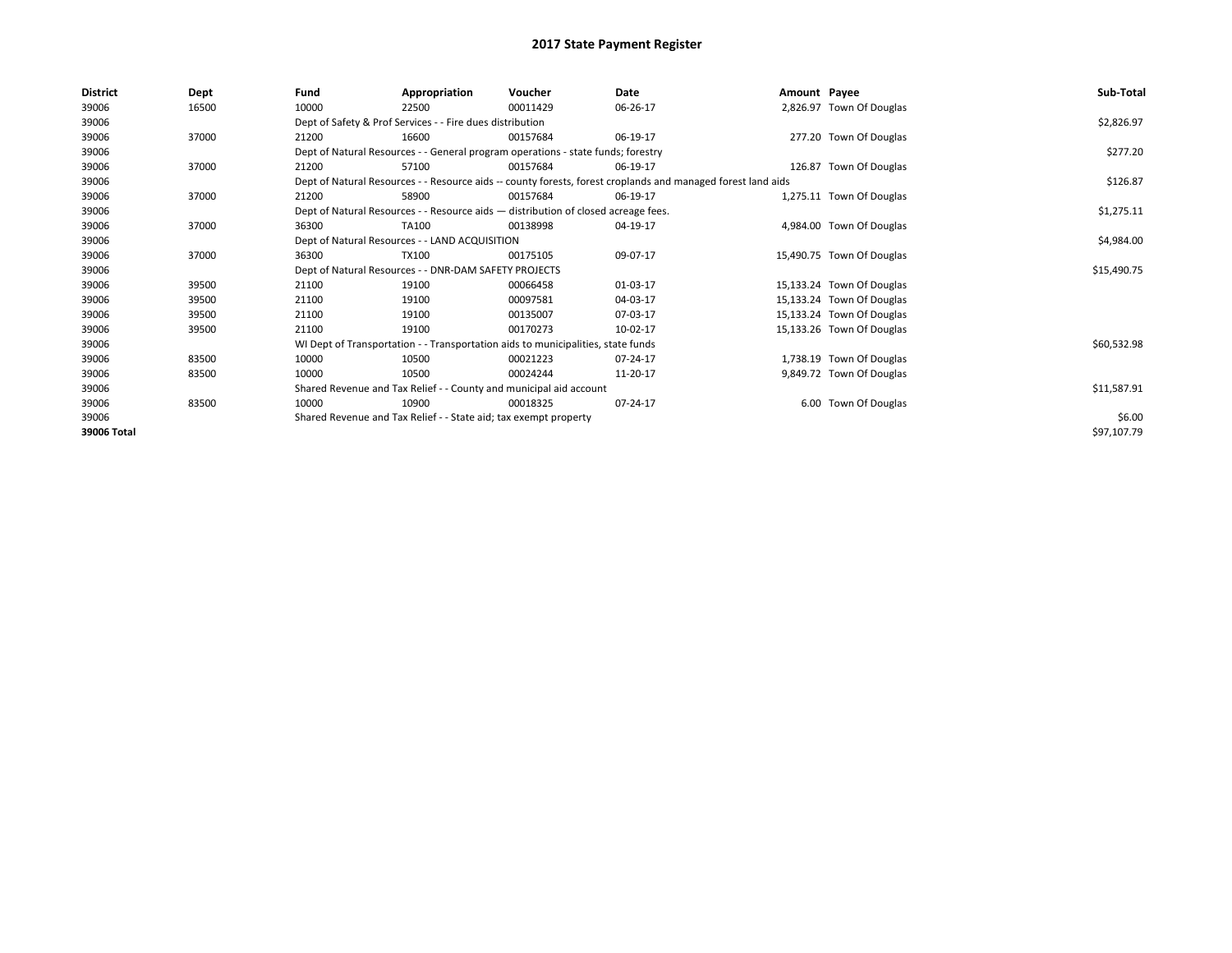| District    | Dept  | Fund  | Appropriation                                                                      | Voucher  | Date                                                                                                         | Amount Payee |                          | Sub-Total    |
|-------------|-------|-------|------------------------------------------------------------------------------------|----------|--------------------------------------------------------------------------------------------------------------|--------------|--------------------------|--------------|
| 39008       | 16500 | 10000 | 22500                                                                              | 00011430 | 06-26-17                                                                                                     |              | 2.489.55 Town Of Harris  |              |
| 39008       |       |       | Dept of Safety & Prof Services - - Fire dues distribution                          |          |                                                                                                              |              |                          | \$2,489.55   |
| 39008       | 37000 | 21200 | 16600                                                                              | 00157685 | 06-19-17                                                                                                     |              | 909.04 Town Of Harris    |              |
| 39008       |       |       | Dept of Natural Resources - - General program operations - state funds; forestry   |          |                                                                                                              |              |                          | \$909.04     |
| 39008       | 37000 | 21200 | 57100                                                                              | 00157685 | 06-19-17                                                                                                     |              | 458.05 Town Of Harris    |              |
| 39008       |       |       |                                                                                    |          | Dept of Natural Resources - - Resource aids -- county forests, forest croplands and managed forest land aids |              |                          | \$458.05     |
| 39008       | 37000 | 21200 | 58900                                                                              | 00157685 | 06-19-17                                                                                                     |              | 4,181.60 Town Of Harris  |              |
| 39008       |       |       | Dept of Natural Resources - - Resource aids - distribution of closed acreage fees. |          |                                                                                                              |              |                          | \$4,181.60   |
| 39008       | 39500 | 21100 | 19100                                                                              | 00066459 | 01-03-17                                                                                                     |              | 20.819.91 Town Of Harris |              |
| 39008       | 39500 | 21100 | 19100                                                                              | 00097582 | 04-03-17                                                                                                     |              | 20,819.91 Town Of Harris |              |
| 39008       | 39500 | 21100 | 19100                                                                              | 00135008 | 07-03-17                                                                                                     |              | 20,819.91 Town Of Harris |              |
| 39008       | 39500 | 21100 | 19100                                                                              | 00170274 | 10-02-17                                                                                                     |              | 20,819.91 Town Of Harris |              |
| 39008       |       |       | WI Dept of Transportation - - Transportation aids to municipalities, state funds   |          |                                                                                                              |              |                          | \$83,279.64  |
| 39008       | 83500 | 10000 | 10500                                                                              | 00021224 | 07-24-17                                                                                                     |              | 1.977.01 Town Of Harris  |              |
| 39008       | 83500 | 10000 | 10500                                                                              | 00024245 | 11-20-17                                                                                                     |              | 11,203.93 Town Of Harris |              |
| 39008       |       |       | Shared Revenue and Tax Relief - - County and municipal aid account                 |          |                                                                                                              |              |                          | \$13,180.94  |
| 39008       | 83500 | 10000 | 10900                                                                              | 00018326 | 07-24-17                                                                                                     |              | 19.00 Town Of Harris     |              |
| 39008       |       |       | Shared Revenue and Tax Relief - - State aid; tax exempt property                   |          |                                                                                                              |              |                          | \$19.00      |
| 39008 Total |       |       |                                                                                    |          |                                                                                                              |              |                          | \$104,517.82 |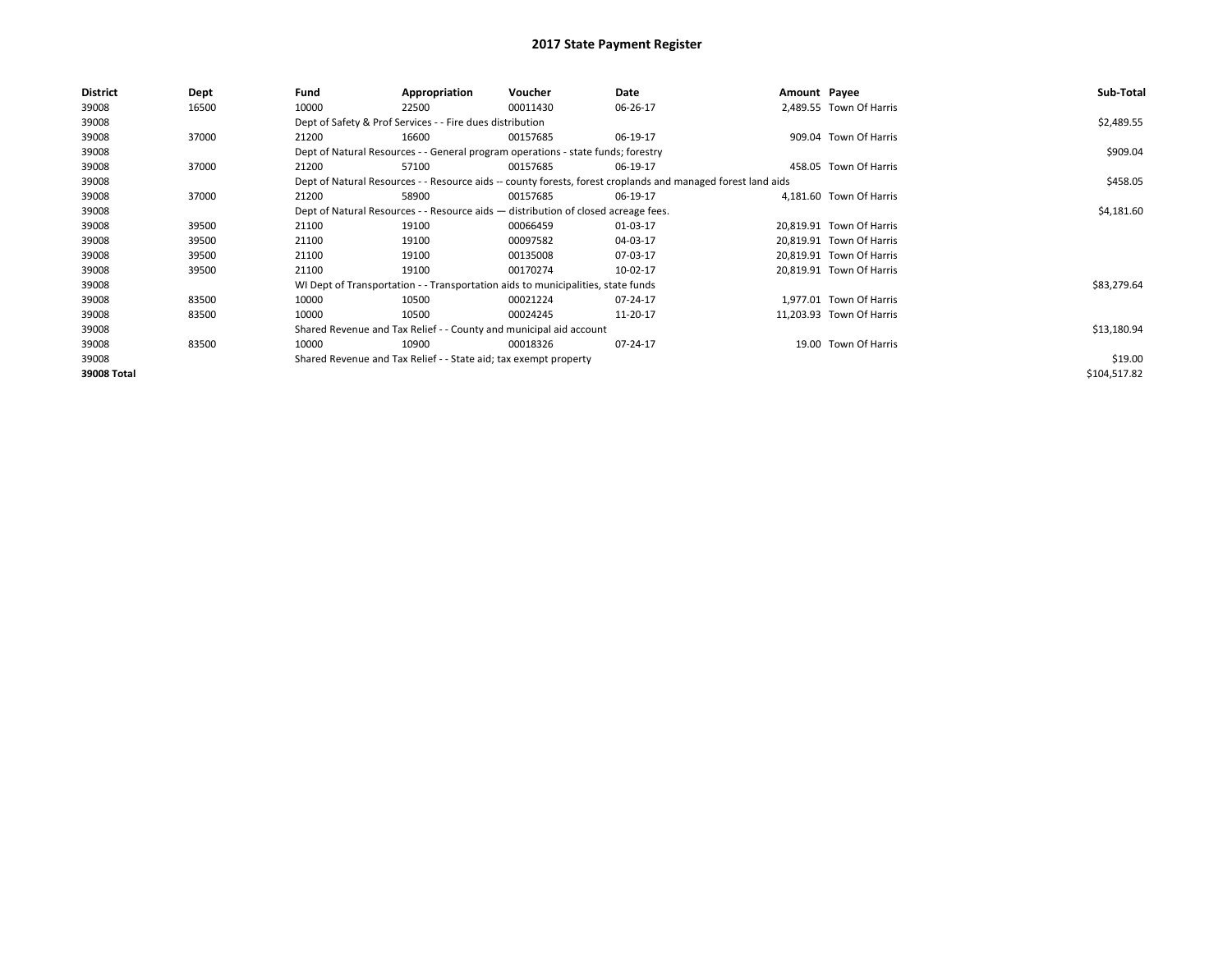| <b>District</b> | Dept  | Fund  | Appropriation                                                                      | Voucher  | Date                                                                                                         | Amount Payee |                         | Sub-Total    |
|-----------------|-------|-------|------------------------------------------------------------------------------------|----------|--------------------------------------------------------------------------------------------------------------|--------------|-------------------------|--------------|
| 39010           | 16500 | 10000 | 22500                                                                              | 00011431 | 06-26-17                                                                                                     |              | 3,627.57 Town Of Mecan  |              |
| 39010           |       |       | Dept of Safety & Prof Services - - Fire dues distribution                          |          |                                                                                                              |              |                         | \$3,627.57   |
| 39010           | 37000 | 10000 | 50300                                                                              | 00125896 | 02-06-17                                                                                                     |              | 8,224.47 Town Of Mecan  |              |
| 39010           |       |       | Dept of Natural Resources - - Aids in lieu of taxes - general fund                 |          |                                                                                                              |              |                         | \$8,224.47   |
| 39010           | 37000 | 21200 | 16600                                                                              | 00157686 | 06-19-17                                                                                                     |              | 442.29 Town Of Mecan    |              |
| 39010           |       |       | Dept of Natural Resources - - General program operations - state funds; forestry   |          |                                                                                                              |              |                         | \$442.29     |
| 39010           | 37000 | 21200 | 57100                                                                              | 00157686 | 06-19-17                                                                                                     |              | 215.93 Town Of Mecan    |              |
| 39010           |       |       |                                                                                    |          | Dept of Natural Resources - - Resource aids -- county forests, forest croplands and managed forest land aids |              |                         | \$215.93     |
| 39010           | 37000 | 21200 | 58900                                                                              | 00157686 | 06-19-17                                                                                                     |              | 2,034.51 Town Of Mecan  |              |
| 39010           |       |       | Dept of Natural Resources - - Resource aids - distribution of closed acreage fees. |          |                                                                                                              |              |                         | \$2,034.51   |
| 39010           | 39500 | 21100 | 19100                                                                              | 00066460 | 01-03-17                                                                                                     |              | 20.704.30 Town Of Mecan |              |
| 39010           | 39500 | 21100 | 19100                                                                              | 00097583 | 04-03-17                                                                                                     |              | 20,704.30 Town Of Mecan |              |
| 39010           | 39500 | 21100 | 19100                                                                              | 00135009 | 07-03-17                                                                                                     |              | 20.704.30 Town Of Mecan |              |
| 39010           | 39500 | 21100 | 19100                                                                              | 00170275 | 10-02-17                                                                                                     |              | 20,704.32 Town Of Mecan |              |
| 39010           |       |       | WI Dept of Transportation - - Transportation aids to municipalities, state funds   |          |                                                                                                              |              |                         | \$82,817.22  |
| 39010           | 83500 | 10000 | 10500                                                                              | 00021225 | 07-24-17                                                                                                     |              | 1,144.96 Town Of Mecan  |              |
| 39010           | 83500 | 10000 | 10500                                                                              | 00024246 | 11-20-17                                                                                                     |              | 6,488.12 Town Of Mecan  |              |
| 39010           |       |       | Shared Revenue and Tax Relief - - County and municipal aid account                 |          |                                                                                                              |              |                         | \$7,633.08   |
| 39010           | 83500 | 10000 | 10900                                                                              | 00018327 | 07-24-17                                                                                                     |              | 1.00 Town Of Mecan      |              |
| 39010           |       |       | Shared Revenue and Tax Relief - - State aid; tax exempt property                   |          |                                                                                                              |              |                         | \$1.00       |
| 39010           | 83500 | 10000 | 11000                                                                              | 00021225 | 07-24-17                                                                                                     |              | 13.79 Town Of Mecan     |              |
| 39010           | 83500 | 10000 | 11000                                                                              | 00024246 | 11-20-17                                                                                                     |              | 83.63 Town Of Mecan     |              |
| 39010           |       |       | Shared Revenue and Tax Relief - - Public utility distribution account              |          |                                                                                                              |              |                         | \$97.42      |
| 39010 Total     |       |       |                                                                                    |          |                                                                                                              |              |                         | \$105,093.49 |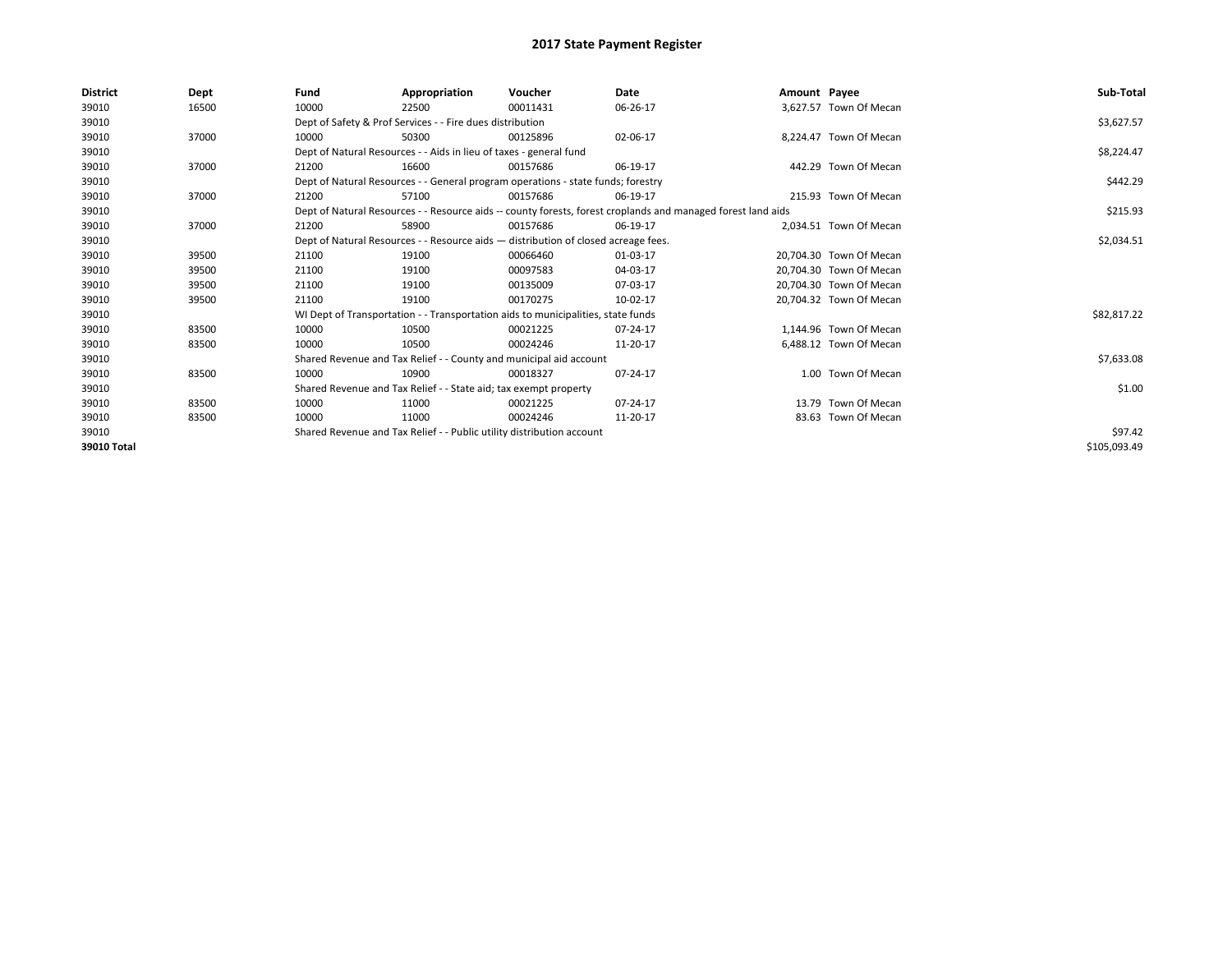| <b>District</b> | Dept  | Fund                                                                 | Appropriation                                                                      | Voucher  | Date                                                                                                         | Amount Payee |                            | Sub-Total   |
|-----------------|-------|----------------------------------------------------------------------|------------------------------------------------------------------------------------|----------|--------------------------------------------------------------------------------------------------------------|--------------|----------------------------|-------------|
| 39012           | 16500 | 10000                                                                | 22500                                                                              | 00011432 | 06-26-17                                                                                                     |              | 5,175.71 Town Of Montello  |             |
| 39012           |       |                                                                      | Dept of Safety & Prof Services - - Fire dues distribution                          |          |                                                                                                              |              |                            | \$5,175.71  |
| 39012           | 37000 | 10000                                                                | 50300                                                                              | 00125855 | 02-06-17                                                                                                     |              | 2.122.13 Town Of Montello  |             |
| 39012           | 37000 | 10000                                                                | 50300                                                                              | 00142763 | 04-21-17                                                                                                     |              | 71.69 Town Of Montello     |             |
| 39012           | 37000 | 10000                                                                | 50300                                                                              | 00142764 | 04-21-17                                                                                                     |              | 184.00 Town Of Montello    |             |
| 39012           |       |                                                                      | Dept of Natural Resources - - Aids in lieu of taxes - general fund                 |          |                                                                                                              |              |                            | \$2,377.82  |
| 39012           | 37000 | 21200                                                                | 16600                                                                              | 00157687 | 06-19-17                                                                                                     |              | 257.21 Town Of Montello    |             |
| 39012           |       |                                                                      | Dept of Natural Resources - - General program operations - state funds; forestry   |          |                                                                                                              |              |                            | \$257.21    |
| 39012           | 37000 | 21200                                                                | 57100                                                                              | 00157687 | 06-19-17                                                                                                     |              | 135.25 Town Of Montello    |             |
| 39012           |       |                                                                      |                                                                                    |          | Dept of Natural Resources - - Resource aids -- county forests, forest croplands and managed forest land aids |              |                            | \$135.25    |
| 39012           | 37000 | 21200                                                                | 57900                                                                              | 00142765 | 04-21-17                                                                                                     |              | 18.40 Town Of Montello     |             |
| 39012           | 37000 | 21200                                                                | 57900                                                                              | 00142766 | 04-21-17                                                                                                     |              | 58.24 Town Of Montello     |             |
| 39012           |       | Dept of Natural Resources - - Aids in lieu of taxes - sum sufficient |                                                                                    | \$76.64  |                                                                                                              |              |                            |             |
| 39012           | 37000 | 21200                                                                | 58900                                                                              | 00157687 | 06-19-17                                                                                                     |              | 1,183.16 Town Of Montello  |             |
| 39012           |       |                                                                      | Dept of Natural Resources - - Resource aids - distribution of closed acreage fees. |          |                                                                                                              |              |                            | \$1,183.16  |
| 39012           | 39500 | 21100                                                                | 19100                                                                              | 00066461 | 01-03-17                                                                                                     |              | 10,591.62 Town Of Montello |             |
| 39012           | 39500 | 21100                                                                | 19100                                                                              | 00097584 | 04-03-17                                                                                                     |              | 10,591.62 Town Of Montello |             |
| 39012           | 39500 | 21100                                                                | 19100                                                                              | 00135010 | 07-03-17                                                                                                     |              | 10,591.62 Town Of Montello |             |
| 39012           | 39500 | 21100                                                                | 19100                                                                              | 00170276 | 10-02-17                                                                                                     |              | 10,591.62 Town Of Montello |             |
| 39012           |       |                                                                      | WI Dept of Transportation - - Transportation aids to municipalities, state funds   |          |                                                                                                              |              |                            | \$42,366.48 |
| 39012           | 83500 | 10000                                                                | 10500                                                                              | 00021226 | 07-24-17                                                                                                     |              | 2.076.96 Town Of Montello  |             |
| 39012           | 83500 | 10000                                                                | 10500                                                                              | 00024247 | 11-20-17                                                                                                     |              | 11.769.45 Town Of Montello |             |
| 39012           |       |                                                                      | Shared Revenue and Tax Relief - - County and municipal aid account                 |          |                                                                                                              |              |                            | \$13,846.41 |
| 39012           | 83500 | 10000                                                                | 10900                                                                              | 00018328 | 07-24-17                                                                                                     |              | 1.00 Town Of Montello      |             |
| 39012           |       |                                                                      | Shared Revenue and Tax Relief - - State aid; tax exempt property                   |          |                                                                                                              |              |                            | \$1.00      |
| 39012           | 83500 | 10000                                                                | 11000                                                                              | 00021226 | 07-24-17                                                                                                     |              | 83.97 Town Of Montello     |             |
| 39012           | 83500 | 10000                                                                | 11000                                                                              | 00024247 | 11-20-17                                                                                                     |              | 7,394.59 Town Of Montello  |             |
| 39012           |       |                                                                      | Shared Revenue and Tax Relief - - Public utility distribution account              |          |                                                                                                              |              |                            | \$7,478.56  |
| 39012 Total     |       |                                                                      |                                                                                    |          |                                                                                                              |              |                            | \$72,898.24 |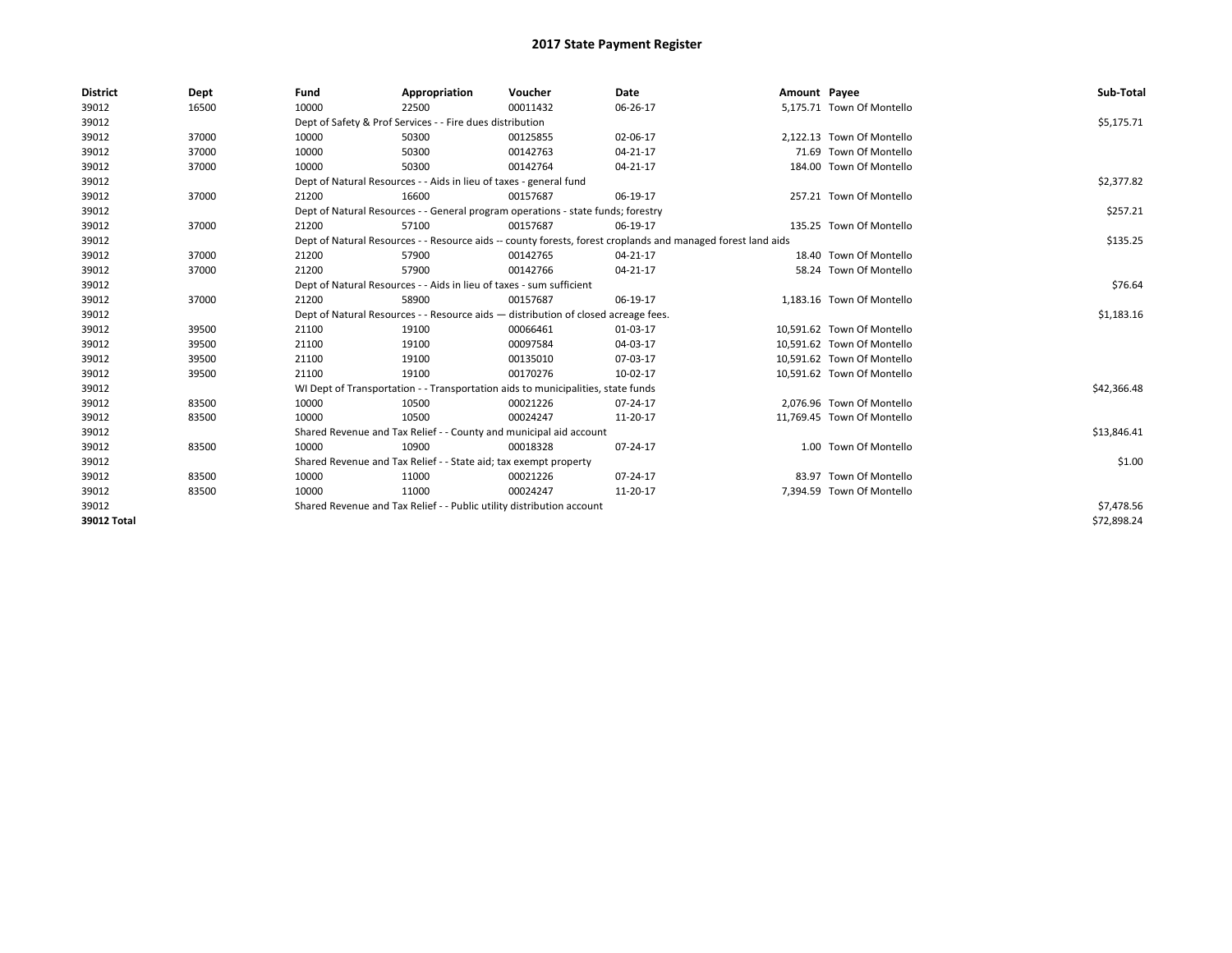| <b>District</b> | Dept  | Fund  | Appropriation                                                                                                | Voucher  | Date       | Amount Payee |                              | Sub-Total   |
|-----------------|-------|-------|--------------------------------------------------------------------------------------------------------------|----------|------------|--------------|------------------------------|-------------|
| 39014           | 16500 | 10000 | 22500                                                                                                        | 00011433 | 06-26-17   |              | 1,546.17 Town Of Moundville  |             |
| 39014           |       |       | Dept of Safety & Prof Services - - Fire dues distribution                                                    |          |            |              |                              | \$1,546.17  |
| 39014           | 37000 | 21200 | 16600                                                                                                        | 00157688 | 06-19-17   |              | 318.39 Town Of Moundville    |             |
| 39014           |       |       | Dept of Natural Resources - - General program operations - state funds; forestry                             |          |            |              |                              | \$318.39    |
| 39014           | 37000 | 21200 | 57100                                                                                                        | 00157688 | 06-19-17   |              | 145.72 Town Of Moundville    |             |
| 39014           |       |       | Dept of Natural Resources - - Resource aids -- county forests, forest croplands and managed forest land aids |          |            |              |                              | \$145.72    |
| 39014           | 37000 | 21200 | 58900                                                                                                        | 00157688 | 06-19-17   |              | 1,464.60 Town Of Moundville  |             |
| 39014           |       |       | Dept of Natural Resources - - Resource aids - distribution of closed acreage fees.                           |          | \$1,464.60 |              |                              |             |
| 39014           | 39500 | 21100 | 19100                                                                                                        | 00066462 | 01-03-17   |              | 9,234.33 Town Of Moundville  |             |
| 39014           | 39500 | 21100 | 19100                                                                                                        | 00097585 | 04-03-17   |              | 9.234.33 Town Of Moundville  |             |
| 39014           | 39500 | 21100 | 19100                                                                                                        | 00135011 | 07-03-17   |              | 9,234.33 Town Of Moundville  |             |
| 39014           | 39500 | 21100 | 19100                                                                                                        | 00170277 | 10-02-17   |              | 9,234.33 Town Of Moundville  |             |
| 39014           |       |       | WI Dept of Transportation - - Transportation aids to municipalities, state funds                             |          |            |              |                              | \$36,937.32 |
| 39014           | 83500 | 10000 | 10500                                                                                                        | 00021227 | 07-24-17   |              | 3,063.39 Town Of Moundville  |             |
| 39014           | 83500 | 10000 | 10500                                                                                                        | 00024248 | 11-20-17   |              | 17,359.19 Town Of Moundville |             |
| 39014           |       |       | Shared Revenue and Tax Relief - - County and municipal aid account                                           |          |            |              |                              | \$20,422.58 |
| 39014           | 83500 | 10000 | 11000                                                                                                        | 00021227 | 07-24-17   |              | 142.44 Town Of Moundville    |             |
| 39014           | 83500 | 10000 | 11000                                                                                                        | 00024248 | 11-20-17   |              | 914.74 Town Of Moundville    |             |
| 39014           |       |       | Shared Revenue and Tax Relief - - Public utility distribution account                                        |          |            |              |                              | \$1,057.18  |
| 39014 Total     |       |       |                                                                                                              |          |            |              |                              | \$61,891.96 |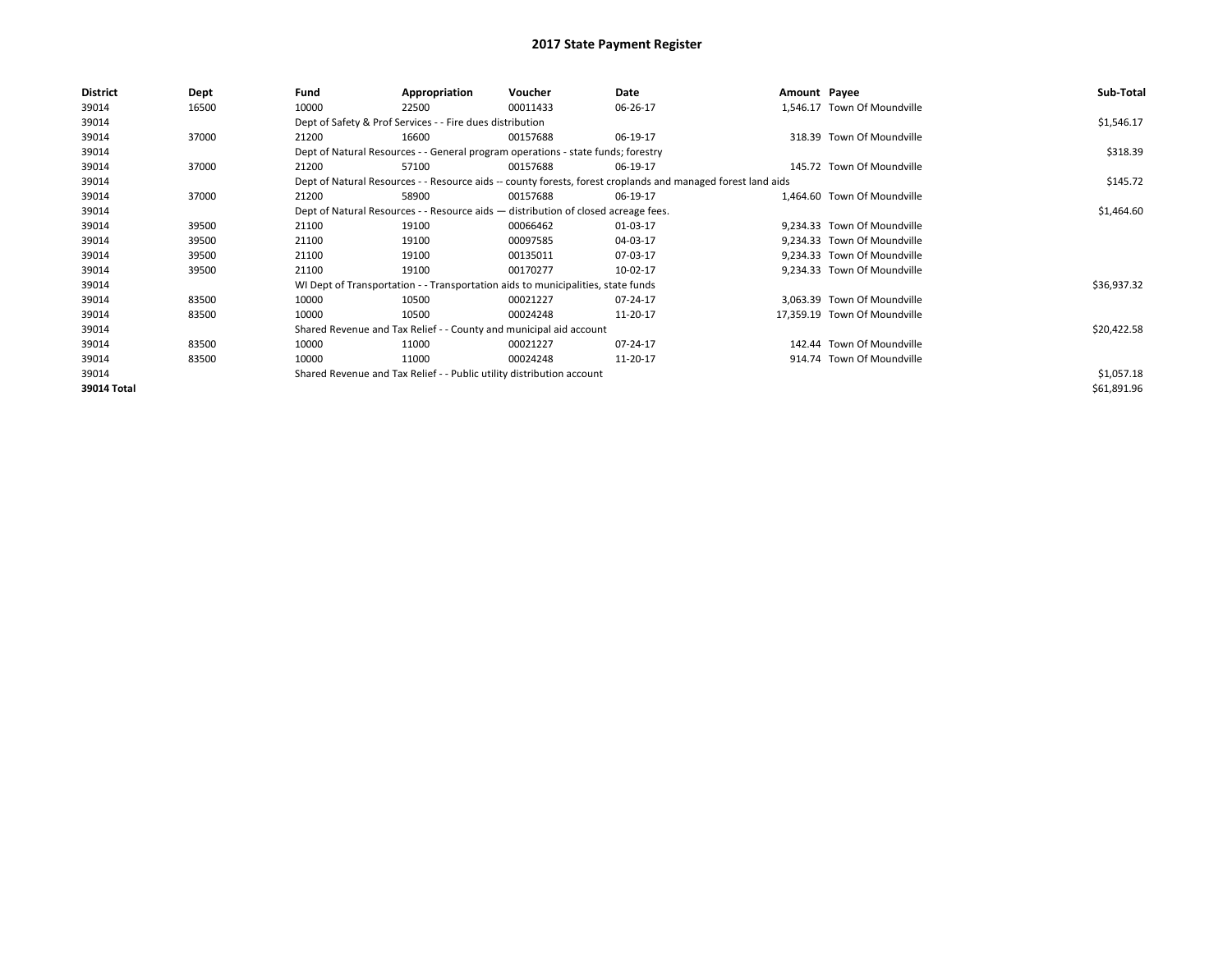| <b>District</b> | Dept  | Fund  | Appropriation                                                                      | Voucher  | Date                                                                                                         | Amount Payee |                            | Sub-Total   |
|-----------------|-------|-------|------------------------------------------------------------------------------------|----------|--------------------------------------------------------------------------------------------------------------|--------------|----------------------------|-------------|
| 39016           | 16500 | 10000 | 22500                                                                              | 00011434 | 06-26-17                                                                                                     |              | 2,896.00 Town Of Neshkoro  |             |
| 39016           |       |       | Dept of Safety & Prof Services - - Fire dues distribution                          |          |                                                                                                              |              |                            | \$2,896.00  |
| 39016           | 37000 | 10000 | 50300                                                                              | 00125918 | 02-06-17                                                                                                     |              | 14,760.48 Town Of Neshkoro |             |
| 39016           | 37000 | 10000 | 50300                                                                              | 00142931 | 04-21-17                                                                                                     |              | 143.81 Town Of Neshkoro    |             |
| 39016           |       |       | Dept of Natural Resources - - Aids in lieu of taxes - general fund                 |          |                                                                                                              |              |                            | \$14,904.29 |
| 39016           | 37000 | 21200 | 16600                                                                              | 00157689 | 06-19-17                                                                                                     |              | 522.75 Town Of Neshkoro    |             |
| 39016           |       |       | Dept of Natural Resources - - General program operations - state funds; forestry   |          |                                                                                                              |              |                            | \$522.75    |
| 39016           | 37000 | 21200 | 57100                                                                              | 00157689 | 06-19-17                                                                                                     |              | 239.25 Town Of Neshkoro    |             |
| 39016           |       |       |                                                                                    |          | Dept of Natural Resources - - Resource aids -- county forests, forest croplands and managed forest land aids |              |                            | \$239.25    |
| 39016           | 37000 | 21200 | 57900                                                                              | 00142932 | 04-21-17                                                                                                     |              | 10.78 Town Of Neshkoro     |             |
| 39016           |       |       | Dept of Natural Resources - - Aids in lieu of taxes - sum sufficient               |          |                                                                                                              |              |                            | \$10.78     |
| 39016           | 37000 | 21200 | 58900                                                                              | 00157689 | 06-19-17                                                                                                     |              | 2,404.66 Town Of Neshkoro  |             |
| 39016           |       |       | Dept of Natural Resources - - Resource aids - distribution of closed acreage fees. |          |                                                                                                              |              |                            | \$2,404.66  |
| 39016           | 39500 | 21100 | 19100                                                                              | 00066463 | 01-03-17                                                                                                     |              | 14,153.35 Town Of Neshkoro |             |
| 39016           | 39500 | 21100 | 19100                                                                              | 00097586 | 04-03-17                                                                                                     |              | 14,153.35 Town Of Neshkoro |             |
| 39016           | 39500 | 21100 | 19100                                                                              | 00135012 | 07-03-17                                                                                                     |              | 14,153.35 Town Of Neshkoro |             |
| 39016           | 39500 | 21100 | 19100                                                                              | 00170278 | 10-02-17                                                                                                     |              | 14,153.37 Town Of Neshkoro |             |
| 39016           |       |       | WI Dept of Transportation - - Transportation aids to municipalities, state funds   |          |                                                                                                              |              |                            | \$56,613.42 |
| 39016           | 83500 | 10000 | 10900                                                                              | 00018329 | 07-24-17                                                                                                     |              | 1.00 Town Of Neshkoro      |             |
| 39016           |       |       | Shared Revenue and Tax Relief - - State aid; tax exempt property                   |          |                                                                                                              |              |                            | \$1.00      |
| 39016 Total     |       |       |                                                                                    |          |                                                                                                              |              |                            | \$77,592.15 |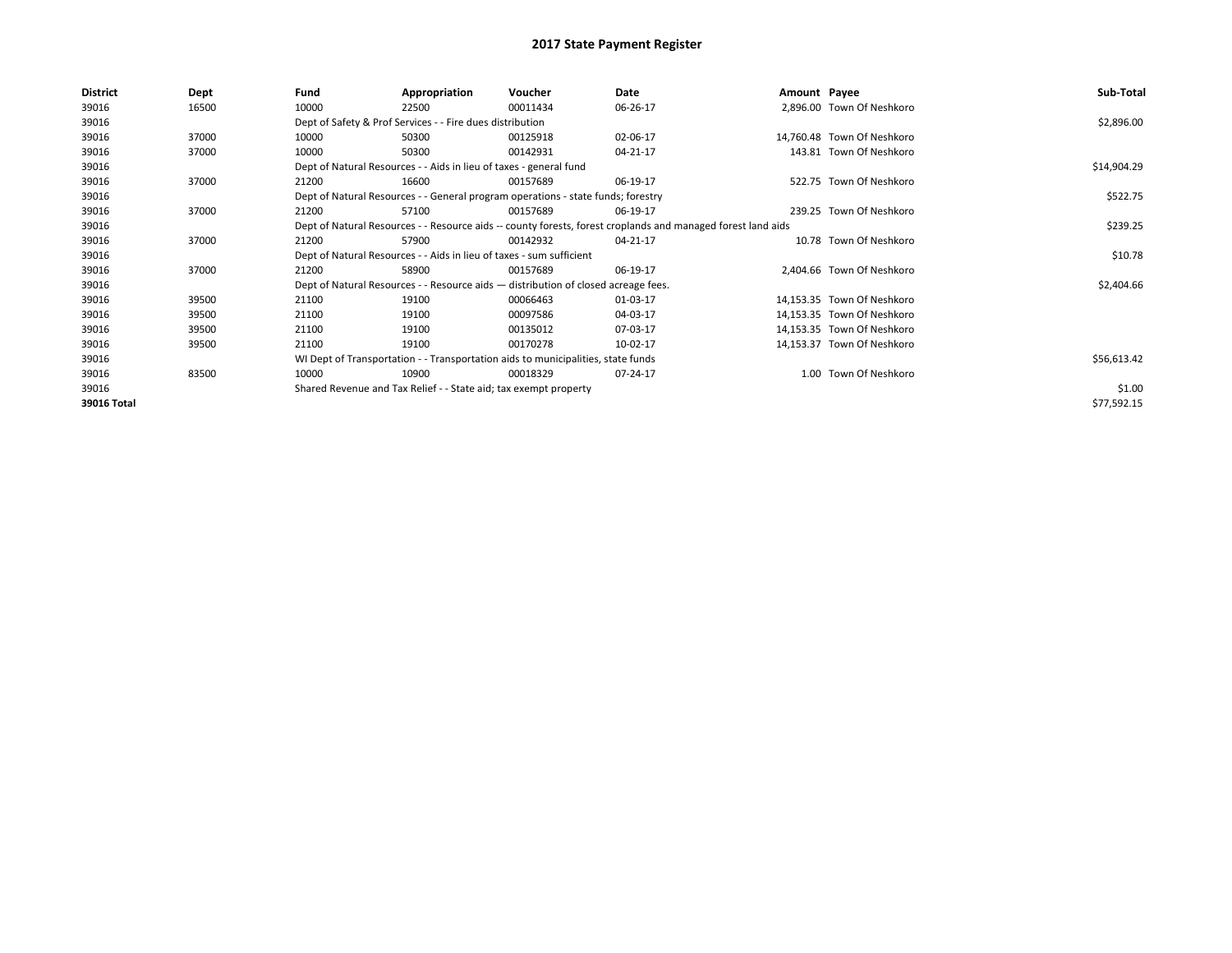| <b>District</b> | Dept  | Fund  | Appropriation                                                                      | Voucher  | Date                                                                                                         | Amount Payee |                          | Sub-Total    |
|-----------------|-------|-------|------------------------------------------------------------------------------------|----------|--------------------------------------------------------------------------------------------------------------|--------------|--------------------------|--------------|
| 39018           | 16500 | 10000 | 22500                                                                              | 00011435 | 06-26-17                                                                                                     |              | 2.166.16 Town Of Newton  |              |
| 39018           |       |       | Dept of Safety & Prof Services - - Fire dues distribution                          |          |                                                                                                              |              |                          | \$2,166.16   |
| 39018           | 37000 | 10000 | 50300                                                                              | 00125988 | 02-06-17                                                                                                     |              | 12,176.00 Town Of Newton |              |
| 39018           | 37000 | 10000 | 50300                                                                              | 00143123 | $04 - 21 - 17$                                                                                               |              | 1,320.50 Town Of Newton  |              |
| 39018           |       |       | Dept of Natural Resources - - Aids in lieu of taxes - general fund                 |          |                                                                                                              |              |                          | \$13,496.50  |
| 39018           | 37000 | 21200 | 16600                                                                              | 00157690 | 06-19-17                                                                                                     |              | 770.40 Town Of Newton    |              |
| 39018           |       |       | Dept of Natural Resources - - General program operations - state funds; forestry   |          |                                                                                                              |              |                          | \$770.40     |
| 39018           | 37000 | 21200 | 57100                                                                              | 00157690 | 06-19-17                                                                                                     |              | 399.50 Town Of Newton    |              |
| 39018           |       |       |                                                                                    |          | Dept of Natural Resources - - Resource aids -- county forests, forest croplands and managed forest land aids |              |                          | \$399.50     |
| 39018           | 37000 | 21200 | 57900                                                                              | 00143124 | 04-21-17                                                                                                     |              | 515.60 Town Of Newton    |              |
| 39018           |       |       | Dept of Natural Resources - - Aids in lieu of taxes - sum sufficient               |          |                                                                                                              |              |                          | \$515.60     |
| 39018           | 37000 | 21200 | 58300                                                                              | 00144759 | 04-26-17                                                                                                     |              | 768.36 Town Of Newton    |              |
| 39018           |       |       | Dept of Natural Resources - - Recreation and resource aids, federal funds          |          |                                                                                                              |              |                          | \$768.36     |
| 39018           | 37000 | 21200 | 58900                                                                              | 00157690 | 06-19-17                                                                                                     |              | 3,543.86 Town Of Newton  |              |
| 39018           |       |       | Dept of Natural Resources - - Resource aids - distribution of closed acreage fees. |          |                                                                                                              |              |                          | \$3,543.86   |
| 39018           | 39500 | 21100 | 19100                                                                              | 00066464 | 01-03-17                                                                                                     |              | 22.933.83 Town Of Newton |              |
| 39018           | 39500 | 21100 | 19100                                                                              | 00097587 | 04-03-17                                                                                                     |              | 22,933.83 Town Of Newton |              |
| 39018           | 39500 | 21100 | 19100                                                                              | 00135013 | 07-03-17                                                                                                     |              | 22,933.83 Town Of Newton |              |
| 39018           | 39500 | 21100 | 19100                                                                              | 00170279 | 10-02-17                                                                                                     |              | 22,933.83 Town Of Newton |              |
| 39018           |       |       | WI Dept of Transportation - - Transportation aids to municipalities, state funds   |          |                                                                                                              |              |                          | \$91,735.32  |
| 39018           | 83500 | 10000 | 10500                                                                              | 00021228 | 07-24-17                                                                                                     |              | 1.041.28 Town Of Newton  |              |
| 39018           | 83500 | 10000 | 10500                                                                              | 00024249 | 11-20-17                                                                                                     |              | 5,900.58 Town Of Newton  |              |
| 39018           |       |       | Shared Revenue and Tax Relief - - County and municipal aid account                 |          |                                                                                                              |              |                          | \$6,941.86   |
| 39018           | 83500 | 10000 | 10900                                                                              | 00018330 | 07-24-17                                                                                                     |              | 84.00 Town Of Newton     |              |
| 39018           |       |       | Shared Revenue and Tax Relief - - State aid; tax exempt property                   |          |                                                                                                              |              |                          | \$84.00      |
| 39018 Total     |       |       |                                                                                    |          |                                                                                                              |              |                          | \$120,421.56 |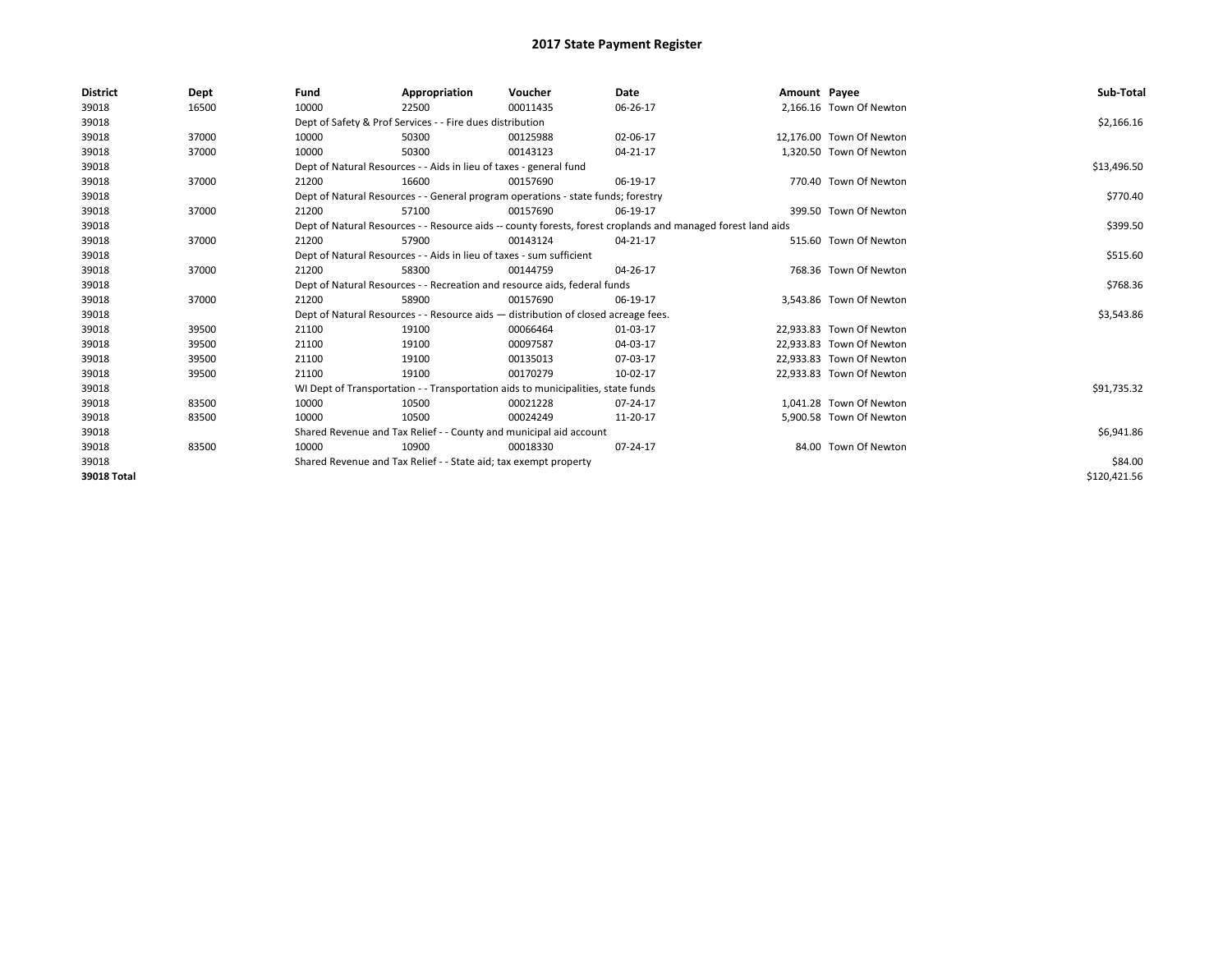| <b>District</b> | <b>Dept</b> | Fund                                                                               | Appropriation                                                                    | Voucher    | Date                                                                                                         | Amount Payee |                          | Sub-Total   |
|-----------------|-------------|------------------------------------------------------------------------------------|----------------------------------------------------------------------------------|------------|--------------------------------------------------------------------------------------------------------------|--------------|--------------------------|-------------|
| 39020           | 16500       | 10000                                                                              | 22500                                                                            | 00011436   | 06-26-17                                                                                                     |              | 3,411.16 Town Of Oxford  |             |
| 39020           |             |                                                                                    | Dept of Safety & Prof Services - - Fire dues distribution                        |            |                                                                                                              |              |                          | \$3,411.16  |
| 39020           | 37000       | 10000                                                                              | 50300                                                                            | 00143193   | 04-21-17                                                                                                     |              | 2.16 Town Of Oxford      |             |
| 39020           |             |                                                                                    | Dept of Natural Resources - - Aids in lieu of taxes - general fund               |            |                                                                                                              |              |                          | \$2.16      |
| 39020           | 37000       | 21200                                                                              | 16600                                                                            | 00157691   | 06-19-17                                                                                                     |              | 643.69 Town Of Oxford    |             |
| 39020           |             |                                                                                    | Dept of Natural Resources - - General program operations - state funds; forestry |            |                                                                                                              |              |                          | \$643.69    |
| 39020           | 37000       | 21200                                                                              | 57100                                                                            | 00157691   | 06-19-17                                                                                                     |              | 294.60 Town Of Oxford    |             |
| 39020           |             |                                                                                    |                                                                                  |            | Dept of Natural Resources - - Resource aids -- county forests, forest croplands and managed forest land aids |              |                          | \$294.60    |
| 39020           | 37000       | 21200                                                                              | 58900                                                                            | 00157691   | 06-19-17                                                                                                     |              | 2.960.96 Town Of Oxford  |             |
| 39020           |             | Dept of Natural Resources - - Resource aids - distribution of closed acreage fees. |                                                                                  | \$2,960.96 |                                                                                                              |              |                          |             |
| 39020           | 39500       | 21100                                                                              | 19100                                                                            | 00066465   | 01-03-17                                                                                                     |              | 18.447.25 Town Of Oxford |             |
| 39020           | 39500       | 21100                                                                              | 19100                                                                            | 00097588   | 04-03-17                                                                                                     |              | 18,447.25 Town Of Oxford |             |
| 39020           | 39500       | 21100                                                                              | 19100                                                                            | 00135014   | 07-03-17                                                                                                     |              | 18,447.25 Town Of Oxford |             |
| 39020           | 39500       | 21100                                                                              | 19100                                                                            | 00170280   | 10-02-17                                                                                                     |              | 18,447.27 Town Of Oxford |             |
| 39020           |             |                                                                                    | WI Dept of Transportation - - Transportation aids to municipalities, state funds |            |                                                                                                              |              |                          | \$73,789.02 |
| 39020           | 83500       | 10000                                                                              | 10500                                                                            | 00021229   | 07-24-17                                                                                                     |              | 1,576.65 Town Of Oxford  |             |
| 39020           | 83500       | 10000                                                                              | 10500                                                                            | 00024250   | 11-20-17                                                                                                     |              | 8,931.02 Town Of Oxford  |             |
| 39020           |             |                                                                                    | Shared Revenue and Tax Relief - - County and municipal aid account               |            |                                                                                                              |              |                          | \$10,507.67 |
| 39020           | 83500       | 10000                                                                              | 10900                                                                            | 00018331   | 07-24-17                                                                                                     |              | 886.00 Town Of Oxford    |             |
| 39020           |             |                                                                                    | Shared Revenue and Tax Relief - - State aid; tax exempt property                 |            |                                                                                                              |              |                          | \$886.00    |
| 39020           | 83500       | 10000                                                                              | 11000                                                                            | 00021229   | 07-24-17                                                                                                     |              | 3.30 Town Of Oxford      |             |
| 39020           |             |                                                                                    | Shared Revenue and Tax Relief - - Public utility distribution account            |            |                                                                                                              |              |                          | \$3.30      |
| 39020 Total     |             |                                                                                    |                                                                                  |            |                                                                                                              |              |                          | \$92,498.56 |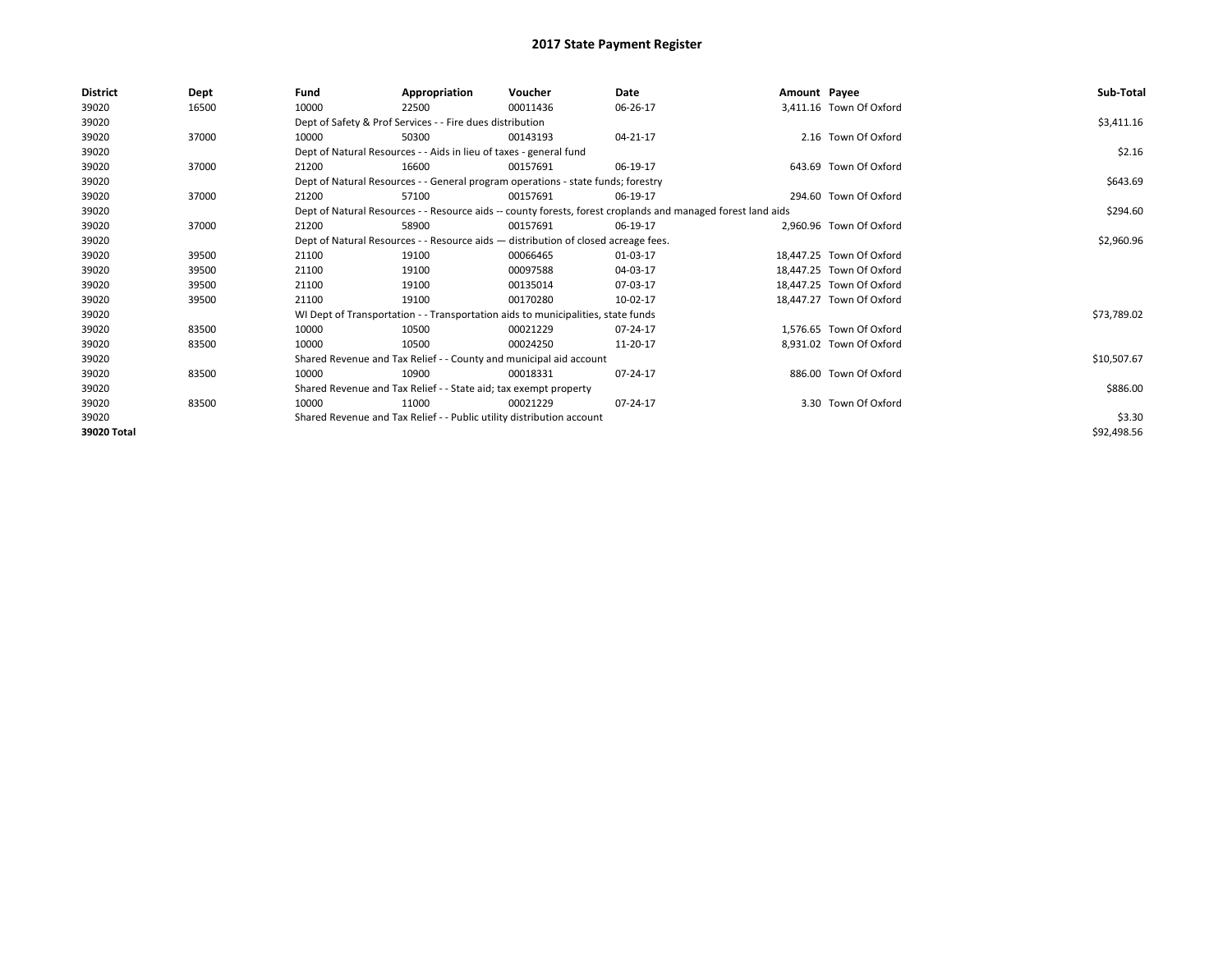| <b>District</b> | Dept  | Fund  | Appropriation                                                                      | Voucher  | Date                                                                                                         | Amount Payee |                              | Sub-Total    |
|-----------------|-------|-------|------------------------------------------------------------------------------------|----------|--------------------------------------------------------------------------------------------------------------|--------------|------------------------------|--------------|
| 39022           | 16500 | 10000 | 22500                                                                              | 00011437 | 06-26-17                                                                                                     |              | 5.526.38 Town Of Packwaukee  |              |
| 39022           |       |       | Dept of Safety & Prof Services - - Fire dues distribution                          |          |                                                                                                              |              |                              | \$5,526.38   |
| 39022           | 37000 | 10000 | 50300                                                                              | 00126057 | 02-06-17                                                                                                     |              | 809.97 Town Of Packwaukee    |              |
| 39022           |       |       | Dept of Natural Resources - - Aids in lieu of taxes - general fund                 |          |                                                                                                              |              |                              | \$809.97     |
| 39022           | 37000 | 21200 | 16600                                                                              | 00157692 | 06-19-17                                                                                                     |              | 616.70 Town Of Packwaukee    |              |
| 39022           |       |       | Dept of Natural Resources - - General program operations - state funds; forestry   |          |                                                                                                              |              |                              | \$616.70     |
| 39022           | 37000 | 21200 | 57100                                                                              | 00157692 | 06-19-17                                                                                                     |              | 282.25 Town Of Packwaukee    |              |
| 39022           |       |       |                                                                                    |          | Dept of Natural Resources - - Resource aids -- county forests, forest croplands and managed forest land aids |              |                              | \$282.25     |
| 39022           | 37000 | 21200 | 58900                                                                              | 00157692 | 06-19-17                                                                                                     |              | 2,836.82 Town Of Packwaukee  |              |
| 39022           |       |       | Dept of Natural Resources - - Resource aids - distribution of closed acreage fees. |          |                                                                                                              |              |                              | \$2,836.82   |
| 39022           | 39500 | 21100 | 19100                                                                              | 00066466 | 01-03-17                                                                                                     |              | 23.919.22 Town Of Packwaukee |              |
| 39022           | 39500 | 21100 | 19100                                                                              | 00097589 | 04-03-17                                                                                                     |              | 23,919.22 Town Of Packwaukee |              |
| 39022           | 39500 | 21100 | 19100                                                                              | 00135015 | 07-03-17                                                                                                     |              | 23,919.22 Town Of Packwaukee |              |
| 39022           | 39500 | 21100 | 19100                                                                              | 00170281 | 10-02-17                                                                                                     |              | 23,919.24 Town Of Packwaukee |              |
| 39022           |       |       | WI Dept of Transportation - - Transportation aids to municipalities, state funds   |          |                                                                                                              |              |                              | \$95,676.90  |
| 39022           | 39500 | 21100 | 27800                                                                              | 00186557 | 11-01-17                                                                                                     |              | 10.087.27 Town Of Packwaukee |              |
| 39022           |       |       | WI Dept of Transportation - - Local roads improvement program, state funds         |          |                                                                                                              |              |                              | \$10,087.27  |
| 39022           | 83500 | 10000 | 10500                                                                              | 00021230 | 07-24-17                                                                                                     |              | 2.521.14 Town Of Packwaukee  |              |
| 39022           | 83500 | 10000 | 10500                                                                              | 00024251 | 11-20-17                                                                                                     |              | 14,286.44 Town Of Packwaukee |              |
| 39022           |       |       | Shared Revenue and Tax Relief - - County and municipal aid account                 |          |                                                                                                              |              |                              | \$16,807.58  |
| 39022           | 83500 | 10000 | 10900                                                                              | 00018332 | 07-24-17                                                                                                     |              | 17.00 Town Of Packwaukee     |              |
| 39022           |       |       | Shared Revenue and Tax Relief - - State aid; tax exempt property                   |          |                                                                                                              |              |                              | \$17.00      |
| 39022           | 83500 | 10000 | 11000                                                                              | 00021230 | 07-24-17                                                                                                     |              | 411.74 Town Of Packwaukee    |              |
| 39022           | 83500 | 10000 | 11000                                                                              | 00024251 | 11-20-17                                                                                                     |              | 2,280.12 Town Of Packwaukee  |              |
| 39022           |       |       | Shared Revenue and Tax Relief - - Public utility distribution account              |          |                                                                                                              |              |                              | \$2,691.86   |
| 39022 Total     |       |       |                                                                                    |          |                                                                                                              |              |                              | \$135,352.73 |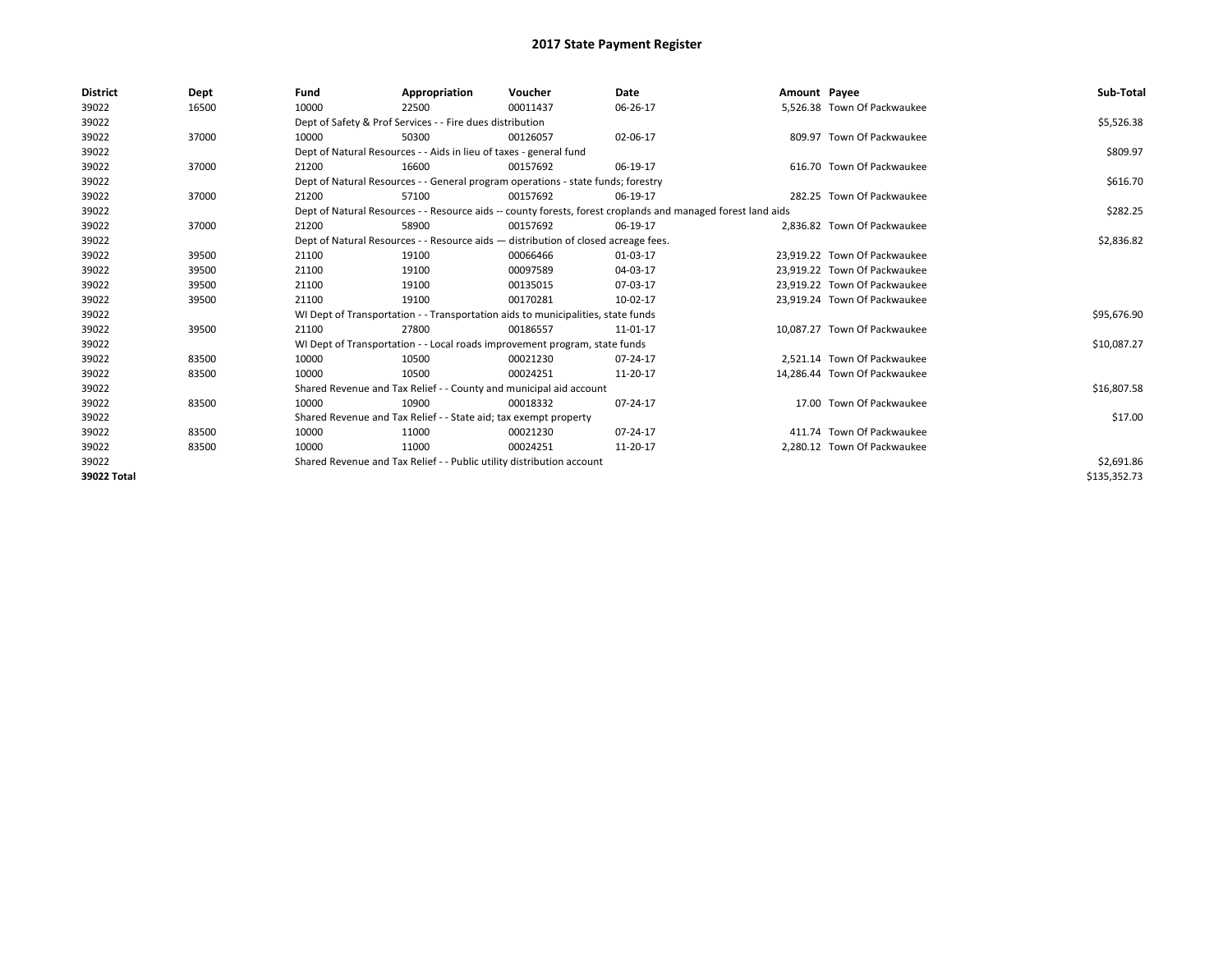| <b>District</b> | Dept  | Fund  | Appropriation                                                                      | Voucher  | Date                                                                                                         | Amount Payee |                           | Sub-Total   |  |  |
|-----------------|-------|-------|------------------------------------------------------------------------------------|----------|--------------------------------------------------------------------------------------------------------------|--------------|---------------------------|-------------|--|--|
| 39024           | 16500 | 10000 | 22500                                                                              | 00011438 | 06-26-17                                                                                                     |              | 1,758.94 Town Of Shields  |             |  |  |
| 39024           |       |       | Dept of Safety & Prof Services - - Fire dues distribution                          |          |                                                                                                              |              |                           | \$1,758.94  |  |  |
| 39024           | 37000 | 10000 | 50300                                                                              | 00126027 | 02-06-17                                                                                                     |              | 927.64 Town Of Shields    |             |  |  |
| 39024           | 37000 | 10000 | 50300                                                                              | 00143199 | 04-21-17                                                                                                     |              | 383.33 Town Of Shields    |             |  |  |
| 39024           |       |       | Dept of Natural Resources - - Aids in lieu of taxes - general fund                 |          |                                                                                                              |              |                           | \$1,310.97  |  |  |
| 39024           | 37000 | 21200 | 16600                                                                              | 00157693 | 06-19-17                                                                                                     |              | 526.86 Town Of Shields    |             |  |  |
| 39024           |       |       | Dept of Natural Resources - - General program operations - state funds; forestry   |          |                                                                                                              |              |                           | \$526.86    |  |  |
| 39024           | 37000 | 21200 | 57100                                                                              | 00157693 | 06-19-17                                                                                                     |              | 241.14 Town Of Shields    |             |  |  |
| 39024           |       |       |                                                                                    |          | Dept of Natural Resources - - Resource aids -- county forests, forest croplands and managed forest land aids |              |                           | \$241.14    |  |  |
| 39024           | 37000 | 21200 | 57900                                                                              | 00143200 | 04-21-17                                                                                                     |              | 192.08 Town Of Shields    |             |  |  |
| 39024           |       |       | Dept of Natural Resources - - Aids in lieu of taxes - sum sufficient               |          |                                                                                                              |              |                           |             |  |  |
| 39024           | 37000 | 21200 | 58900                                                                              | 00157693 | 06-19-17                                                                                                     |              | 2,423.57 Town Of Shields  |             |  |  |
| 39024           |       |       | Dept of Natural Resources - - Resource aids - distribution of closed acreage fees. |          |                                                                                                              |              |                           | \$2,423.57  |  |  |
| 39024           | 39500 | 21100 | 19100                                                                              | 00066467 | 01-03-17                                                                                                     |              | 15,541.68 Town Of Shields |             |  |  |
| 39024           | 39500 | 21100 | 19100                                                                              | 00097590 | 04-03-17                                                                                                     |              | 15,541.68 Town Of Shields |             |  |  |
| 39024           | 39500 | 21100 | 19100                                                                              | 00135016 | 07-03-17                                                                                                     |              | 15,541.68 Town Of Shields |             |  |  |
| 39024           | 39500 | 21100 | 19100                                                                              | 00170282 | 10-02-17                                                                                                     |              | 15,541.69 Town Of Shields |             |  |  |
| 39024           |       |       | WI Dept of Transportation - - Transportation aids to municipalities, state funds   |          |                                                                                                              |              |                           | \$62,166.73 |  |  |
| 39024           | 83500 | 10000 | 10500                                                                              | 00021231 | 07-24-17                                                                                                     |              | 1,650.69 Town Of Shields  |             |  |  |
| 39024           | 83500 | 10000 | 10500                                                                              | 00024252 | 11-20-17                                                                                                     |              | 9,353.91 Town Of Shields  |             |  |  |
| 39024           |       |       | Shared Revenue and Tax Relief - - County and municipal aid account                 |          |                                                                                                              |              |                           | \$11,004.60 |  |  |
| 39024           | 83500 | 10000 | 10900                                                                              | 00018333 | 07-24-17                                                                                                     |              | 2.00 Town Of Shields      |             |  |  |
| 39024           |       |       | Shared Revenue and Tax Relief - - State aid; tax exempt property                   |          |                                                                                                              |              |                           | \$2.00      |  |  |
| 39024           | 83500 | 10000 | 11000                                                                              | 00021231 | 07-24-17                                                                                                     |              | 57.17 Town Of Shields     |             |  |  |
| 39024           | 83500 | 10000 | 11000                                                                              | 00024252 | 11-20-17                                                                                                     |              | 316.95 Town Of Shields    |             |  |  |
| 39024           |       |       | Shared Revenue and Tax Relief - - Public utility distribution account              |          |                                                                                                              |              |                           | \$374.12    |  |  |
| 39024 Total     |       |       |                                                                                    |          |                                                                                                              |              |                           | \$80,001.01 |  |  |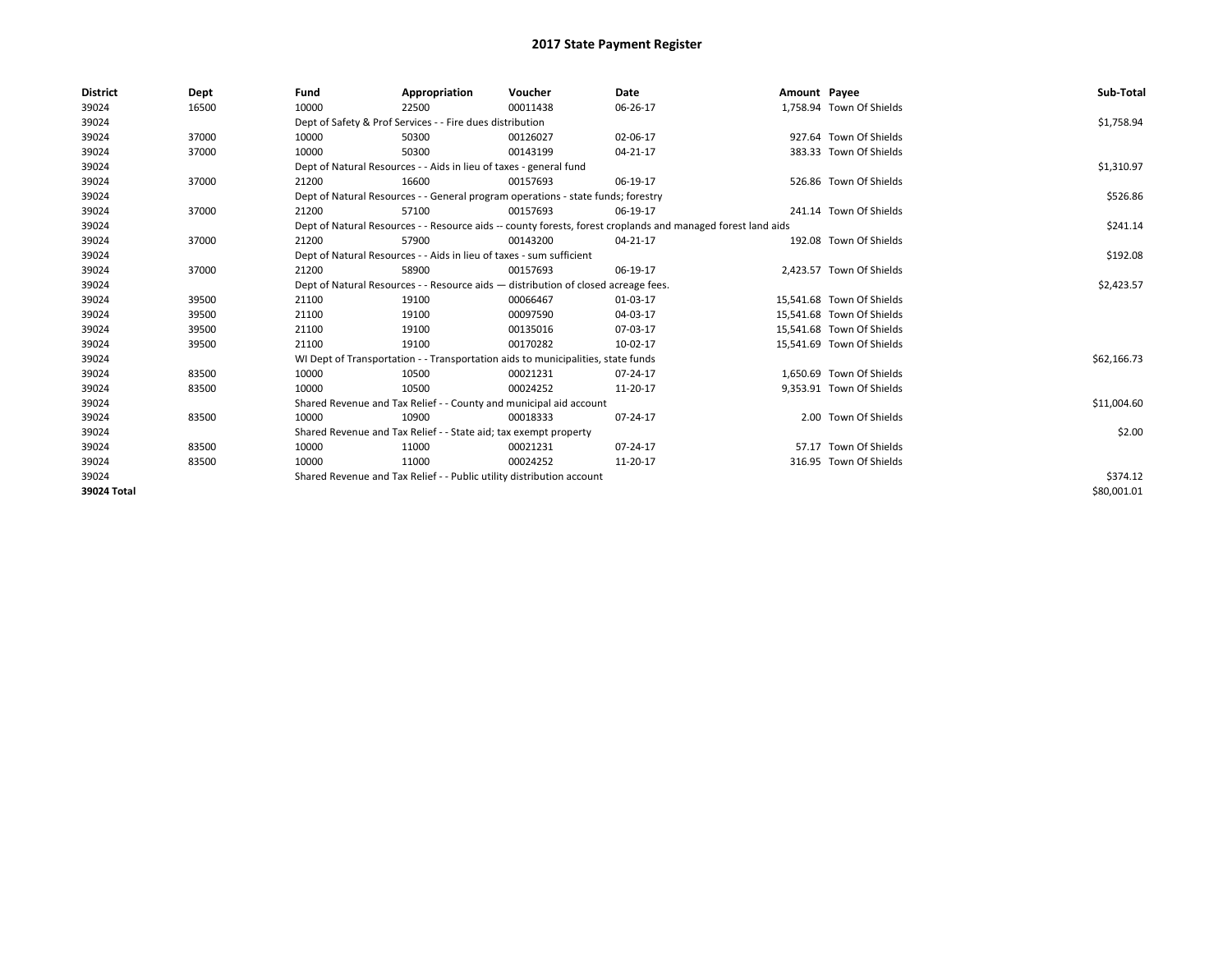| <b>District</b> | Dept  | Fund  | Appropriation                                                                      | Voucher  | Date                                                                                                         | Amount Payee |                               | Sub-Total    |
|-----------------|-------|-------|------------------------------------------------------------------------------------|----------|--------------------------------------------------------------------------------------------------------------|--------------|-------------------------------|--------------|
| 39026           | 16500 | 10000 | 22500                                                                              | 00011439 | 06-26-17                                                                                                     |              | 4,050.30 Town Of Springfield  |              |
| 39026           |       |       | Dept of Safety & Prof Services - - Fire dues distribution                          |          |                                                                                                              |              |                               | \$4,050.30   |
| 39026           | 37000 | 10000 | 50300                                                                              | 00138910 | 04-06-17                                                                                                     |              | 5,566.38 Town Of Springfield  |              |
| 39026           | 37000 | 10000 | 50300                                                                              | 00142823 | 04-21-17                                                                                                     |              | 302.99 Town Of Springfield    |              |
| 39026           |       |       | Dept of Natural Resources - - Aids in lieu of taxes - general fund                 |          |                                                                                                              |              |                               | \$5,869.37   |
| 39026           | 37000 | 21200 | 16600                                                                              | 00157694 | 06-19-17                                                                                                     |              | 1,213.17 Town Of Springfield  |              |
| 39026           |       |       | Dept of Natural Resources - - General program operations - state funds; forestry   |          |                                                                                                              |              |                               | \$1,213.17   |
| 39026           | 37000 | 21200 | 57100                                                                              | 00157694 | 06-19-17                                                                                                     |              | 571.25 Town Of Springfield    |              |
| 39026           |       |       |                                                                                    |          | Dept of Natural Resources - - Resource aids -- county forests, forest croplands and managed forest land aids |              |                               | \$571.25     |
| 39026           | 37000 | 21200 | 57900                                                                              | 00142821 | 04-21-17                                                                                                     |              | 31.73 Town Of Springfield     |              |
| 39026           | 37000 | 21200 | 57900                                                                              | 00142822 | 04-21-17                                                                                                     |              | 342.05 Town Of Springfield    |              |
| 39026           |       |       | Dept of Natural Resources - - Aids in lieu of taxes - sum sufficient               |          |                                                                                                              |              |                               | \$373.78     |
| 39026           | 37000 | 21200 | 58900                                                                              | 00157694 | 06-19-17                                                                                                     |              | 5,580.60 Town Of Springfield  |              |
| 39026           |       |       | Dept of Natural Resources - - Resource aids - distribution of closed acreage fees. |          |                                                                                                              |              |                               | \$5,580.60   |
| 39026           | 39500 | 21100 | 19100                                                                              | 00066468 | 01-03-17                                                                                                     |              | 29,627.91 Town Of Springfield |              |
| 39026           | 39500 | 21100 | 19100                                                                              | 00097591 | 04-03-17                                                                                                     |              | 29,627.91 Town Of Springfield |              |
| 39026           | 39500 | 21100 | 19100                                                                              | 00135017 | 07-03-17                                                                                                     |              | 29,627.91 Town Of Springfield |              |
| 39026           | 39500 | 21100 | 19100                                                                              | 00170283 | 10-02-17                                                                                                     |              | 29,627.91 Town Of Springfield |              |
| 39026           |       |       | WI Dept of Transportation - - Transportation aids to municipalities, state funds   |          |                                                                                                              |              |                               | \$118,511.64 |
| 39026           | 83500 | 10000 | 10500                                                                              | 00021232 | 07-24-17                                                                                                     |              | 1,071.79 Town Of Springfield  |              |
| 39026           | 83500 | 10000 | 10500                                                                              | 00024253 | 11-20-17                                                                                                     |              | 6,073.50 Town Of Springfield  |              |
| 39026           |       |       | Shared Revenue and Tax Relief - - County and municipal aid account                 |          |                                                                                                              |              |                               | \$7,145.29   |
| 39026           | 83500 | 10000 | 10900                                                                              | 00018334 | 07-24-17                                                                                                     |              | 5.00 Town Of Springfield      |              |
| 39026           |       |       | Shared Revenue and Tax Relief - - State aid; tax exempt property                   |          |                                                                                                              |              |                               | \$5.00       |
| 39026           | 83500 | 10000 | 50100                                                                              | 00015325 | 01-31-17                                                                                                     |              | 199.91 Town Of Springfield    |              |
| 39026           |       |       | Shared Revenue and Tax Relief - - Payments for municipal services                  |          |                                                                                                              |              |                               | \$199.91     |
| 39026 Total     |       |       |                                                                                    |          |                                                                                                              |              |                               | \$143,520.31 |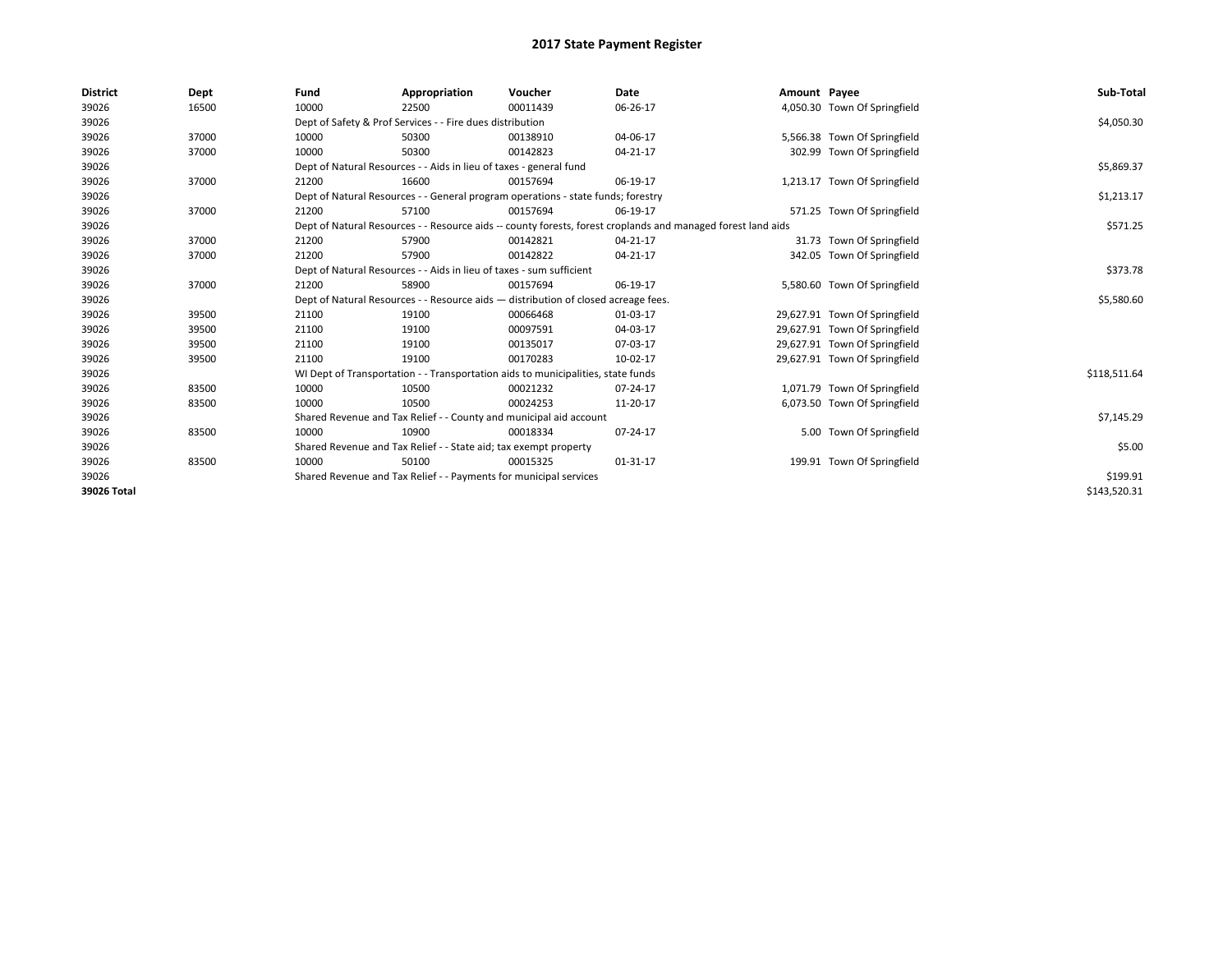| <b>District</b> | Dept  | Fund  | Appropriation                                                                                                | Voucher  | <b>Date</b> | Amount Payee |                             | Sub-Total    |  |  |  |
|-----------------|-------|-------|--------------------------------------------------------------------------------------------------------------|----------|-------------|--------------|-----------------------------|--------------|--|--|--|
| 39028           | 16500 | 10000 | 22500                                                                                                        | 00011440 | 06-26-17    |              | 3,783.77 Town Of Westfield  |              |  |  |  |
| 39028           |       |       | Dept of Safety & Prof Services - - Fire dues distribution                                                    |          |             |              |                             | \$3,783.77   |  |  |  |
| 39028           | 37000 | 10000 | 50300                                                                                                        | 00125839 | 02-06-17    |              | 111.90 Town Of Westfield    |              |  |  |  |
| 39028           | 37000 | 10000 | 50300                                                                                                        | 00142721 | 04-21-17    |              | 7.95 Town Of Westfield      |              |  |  |  |
| 39028           |       |       | Dept of Natural Resources - - Aids in lieu of taxes - general fund                                           |          |             |              |                             | \$119.85     |  |  |  |
| 39028           | 37000 | 21200 | 16600                                                                                                        | 00157695 | 06-19-17    |              | 566.07 Town Of Westfield    |              |  |  |  |
| 39028           |       |       | Dept of Natural Resources - - General program operations - state funds; forestry                             |          |             |              |                             |              |  |  |  |
| 39028           | 37000 | 21200 | 57100                                                                                                        | 00157695 | 06-19-17    |              | 259.08 Town Of Westfield    |              |  |  |  |
| 39028           |       |       | Dept of Natural Resources - - Resource aids -- county forests, forest croplands and managed forest land aids |          |             |              |                             | \$259.08     |  |  |  |
| 39028           | 37000 | 21200 | 57900                                                                                                        | 00142722 | 04-21-17    |              | 111.35 Town Of Westfield    |              |  |  |  |
| 39028           |       |       | Dept of Natural Resources - - Aids in lieu of taxes - sum sufficient                                         |          |             |              |                             |              |  |  |  |
| 39028           | 37000 | 21200 | 58300                                                                                                        | 00137451 | 04-07-17    |              | 2,937.59 Town Of Westfield  |              |  |  |  |
| 39028           |       |       | Dept of Natural Resources - - Recreation and resource aids, federal funds                                    |          |             |              |                             |              |  |  |  |
| 39028           | 37000 | 21200 | 58900                                                                                                        | 00157695 | 06-19-17    |              | 2,603.90 Town Of Westfield  |              |  |  |  |
| 39028           |       |       | Dept of Natural Resources - - Resource aids - distribution of closed acreage fees.                           |          |             |              |                             | \$2,603.90   |  |  |  |
| 39028           | 39500 | 21100 | 19100                                                                                                        | 00066469 | 01-03-17    |              | 20,814.40 Town Of Westfield |              |  |  |  |
| 39028           | 39500 | 21100 | 19100                                                                                                        | 00097592 | 04-03-17    |              | 20,814.40 Town Of Westfield |              |  |  |  |
| 39028           | 39500 | 21100 | 19100                                                                                                        | 00135018 | 07-03-17    |              | 20.814.40 Town Of Westfield |              |  |  |  |
| 39028           | 39500 | 21100 | 19100                                                                                                        | 00170284 | 10-02-17    |              | 20,814.42 Town Of Westfield |              |  |  |  |
| 39028           |       |       | WI Dept of Transportation - - Transportation aids to municipalities, state funds                             |          |             |              |                             | \$83,257.62  |  |  |  |
| 39028           | 83500 | 10000 | 10500                                                                                                        | 00021233 | 07-24-17    |              | 1,180.78 Town Of Westfield  |              |  |  |  |
| 39028           | 83500 | 10000 | 10500                                                                                                        | 00024254 | 11-20-17    |              | 6.691.09 Town Of Westfield  |              |  |  |  |
| 39028           |       |       | Shared Revenue and Tax Relief - - County and municipal aid account                                           |          |             |              |                             | \$7,871.87   |  |  |  |
| 39028           | 83500 | 10000 | 10900                                                                                                        | 00018335 | 07-24-17    |              | 6.00 Town Of Westfield      |              |  |  |  |
| 39028           |       |       | Shared Revenue and Tax Relief - - State aid; tax exempt property                                             |          |             |              |                             | \$6.00       |  |  |  |
| 39028           | 83500 | 10000 | 11000                                                                                                        | 00021233 | 07-24-17    |              | 98.48 Town Of Westfield     |              |  |  |  |
| 39028           | 83500 | 10000 | 11000                                                                                                        | 00024254 | 11-20-17    |              | 460.40 Town Of Westfield    |              |  |  |  |
| 39028           |       |       | Shared Revenue and Tax Relief - - Public utility distribution account                                        |          |             |              |                             | \$558.88     |  |  |  |
| 39028 Total     |       |       |                                                                                                              |          |             |              |                             | \$102.075.98 |  |  |  |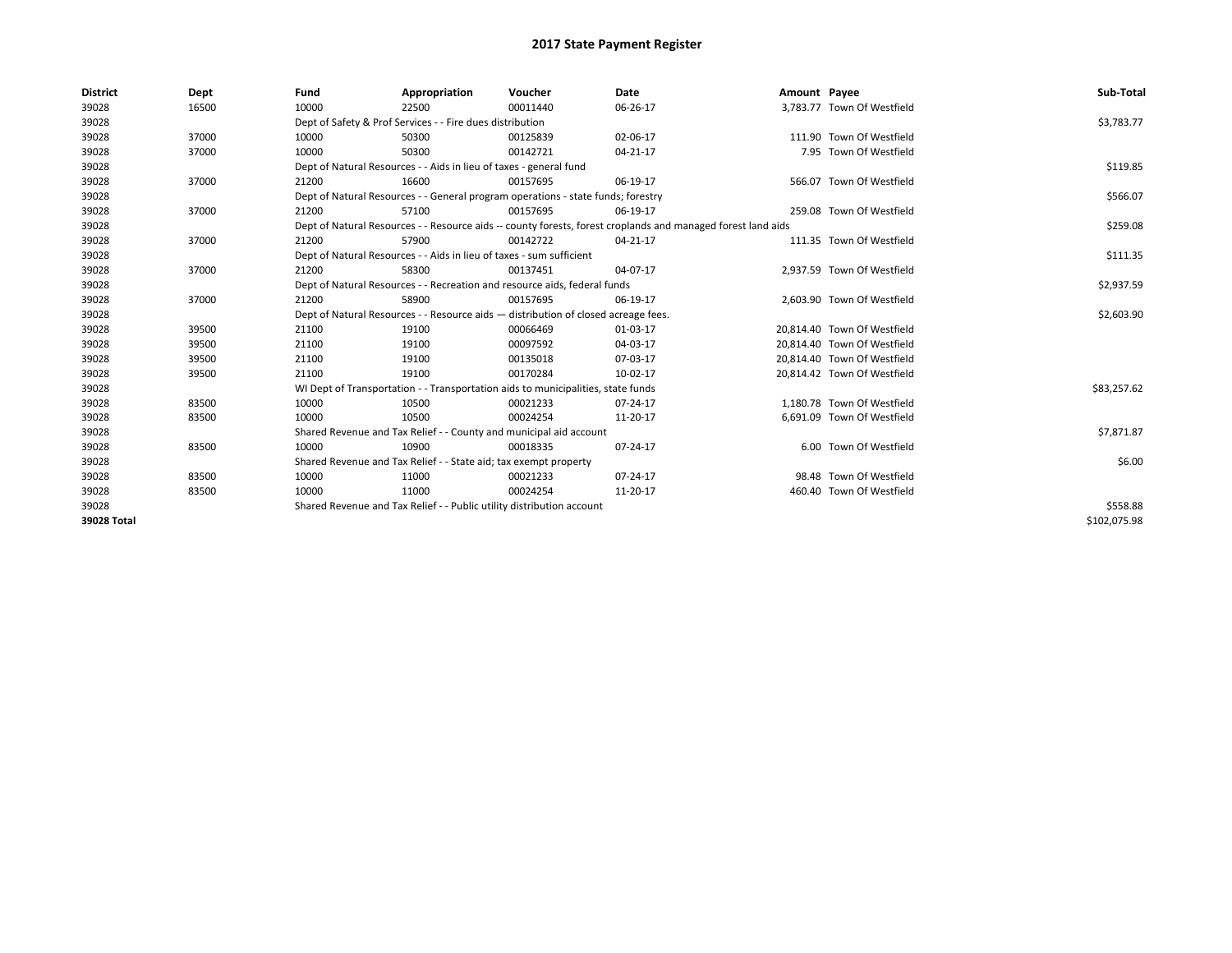| <b>District</b> | <b>Dept</b> | Fund  | Appropriation                                                                    | Voucher  | Date     | Amount Payee |                               | Sub-Total    |
|-----------------|-------------|-------|----------------------------------------------------------------------------------|----------|----------|--------------|-------------------------------|--------------|
| 39121           | 16500       | 10000 | 22500                                                                            | 00011441 | 06-26-17 |              | 887.12 Village Of Endeavor    |              |
| 39121           |             |       | Dept of Safety & Prof Services - - Fire dues distribution                        |          |          |              |                               | \$887.12     |
| 39121           | 37000       | 27400 | 67000                                                                            | 00154977 | 06-01-17 |              | 974.15 Village Of Endeavor    |              |
| 39121           |             |       | Dept of Natural Resources - - Financial assistance for responsible units         |          |          |              |                               | \$974.15     |
| 39121           | 39500       | 21100 | 19100                                                                            | 00066470 | 01-03-17 |              | 2,730.48 Village Of Endeavor  |              |
| 39121           | 39500       | 21100 | 19100                                                                            | 00097593 | 04-03-17 |              | 2,730.48 Village Of Endeavor  |              |
| 39121           | 39500       | 21100 | 19100                                                                            | 00135019 | 07-03-17 |              | 2,730.48 Village Of Endeavor  |              |
| 39121           | 39500       | 21100 | 19100                                                                            | 00170285 | 10-02-17 |              | 2,730.48 Village Of Endeavor  |              |
| 39121           |             |       | WI Dept of Transportation - - Transportation aids to municipalities, state funds |          |          |              |                               | \$10,921.92  |
| 39121           | 83500       | 10000 | 10500                                                                            | 00021234 | 07-24-17 |              | 13,715.61 Village Of Endeavor |              |
| 39121           | 83500       | 10000 | 10500                                                                            | 00024255 | 11-20-17 |              | 78,223.48 Village Of Endeavor |              |
| 39121           |             |       | Shared Revenue and Tax Relief - - County and municipal aid account               |          |          |              |                               | \$91,939.09  |
| 39121           | 83500       | 10000 | 10900                                                                            | 00018336 | 07-24-17 |              | 34.00 Village Of Endeavor     |              |
| 39121           | 83500       | 10000 | 10900                                                                            | 00019859 | 07-24-17 |              | 82.00 Village Of Endeavor     |              |
| 39121           |             |       | Shared Revenue and Tax Relief - - State aid; tax exempt property                 |          |          |              |                               | \$116.00     |
| 39121 Total     |             |       |                                                                                  |          |          |              |                               | \$104,838.28 |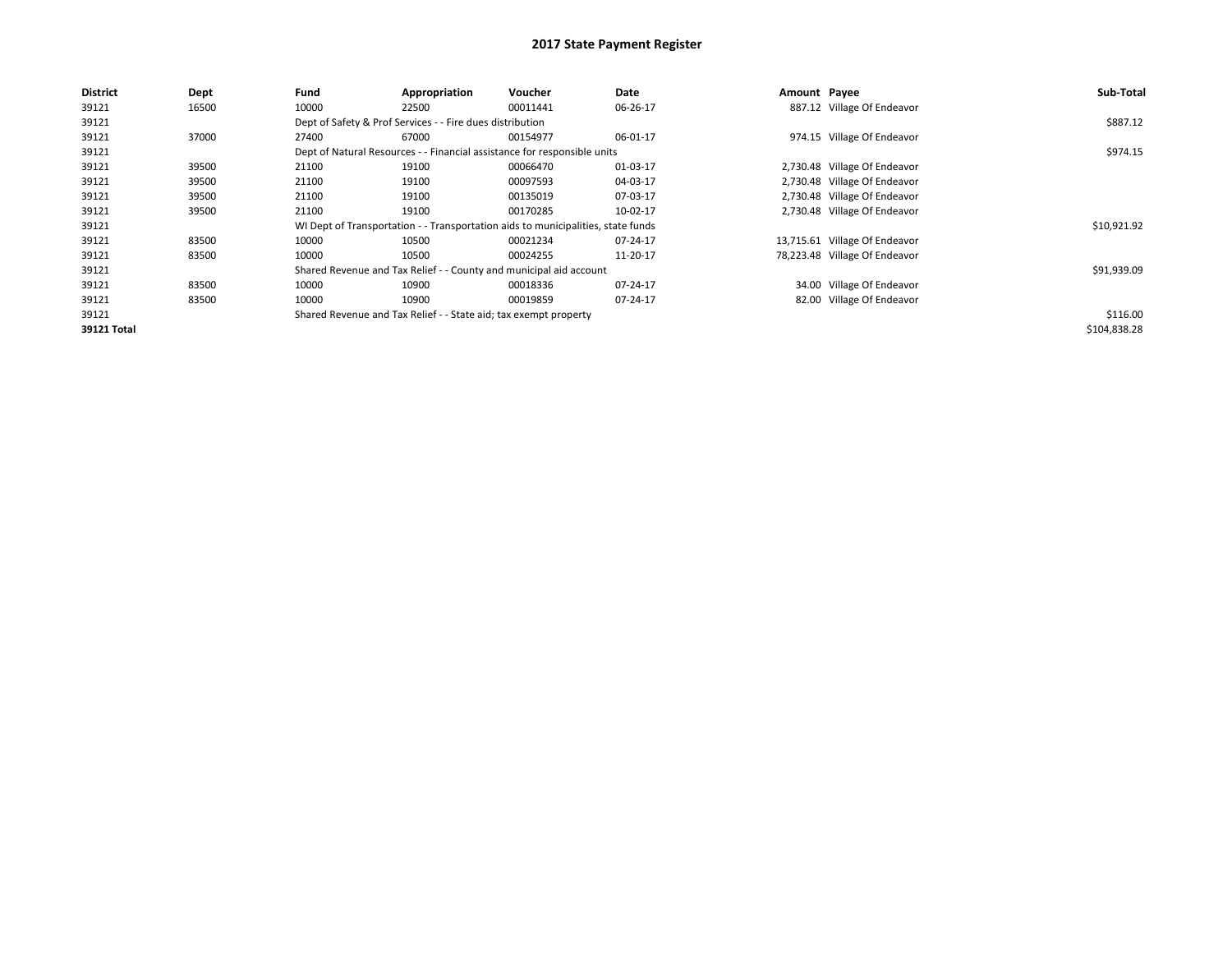| 39161<br>10000<br>975.10 Village of Neshkoro<br>16500<br>22500<br>00011442<br>06-26-17                                |              |
|-----------------------------------------------------------------------------------------------------------------------|--------------|
|                                                                                                                       |              |
| Dept of Safety & Prof Services - - Fire dues distribution<br>39161                                                    | \$975.10     |
| 59.87 Village of Neshkoro<br>39161<br>37000<br>21200<br>16600<br>00157696<br>06-19-17                                 |              |
| 39161<br>Dept of Natural Resources - - General program operations - state funds; forestry                             | \$59.87      |
| 39161<br>37000<br>06-19-17<br>27.40 Village of Neshkoro<br>21200<br>57100<br>00157696                                 |              |
| 39161<br>Dept of Natural Resources - - Resource aids -- county forests, forest croplands and managed forest land aids | \$27.40      |
| 39161<br>275.39 Village of Neshkoro<br>37000<br>21200<br>58900<br>00157696<br>06-19-17                                |              |
| 39161<br>Dept of Natural Resources - - Resource aids - distribution of closed acreage fees.                           | \$275.39     |
| 39161<br>19100<br>3,897.54 Village of Neshkoro<br>39500<br>21100<br>00066471<br>01-03-17                              |              |
| 39161<br>00097594<br>3,897.54 Village of Neshkoro<br>39500<br>21100<br>19100<br>04-03-17                              |              |
| 3,897.54 Village of Neshkoro<br>39161<br>21100<br>19100<br>00135020<br>07-03-17<br>39500                              |              |
| 3,897.54 Village of Neshkoro<br>39161<br>39500<br>21100<br>19100<br>00170286<br>10-02-17                              |              |
| 39161<br>WI Dept of Transportation - - Transportation aids to municipalities, state funds                             | \$15,590.16  |
| 39161<br>10000<br>23100<br>08-24-17<br>160.00 Village of Neshkoro<br>45500<br>00033604                                |              |
| 39161<br>Department of Justice - - Law enforcement training fund, local assistance                                    | \$160.00     |
| 39161<br>10000<br>83500<br>10100<br>00021235<br>07-24-17<br>2,269.62 Village of Neshkoro                              |              |
| 39161<br>Shared Revenue and Tax Relief - - Expenditure restraint program account                                      | \$2,269.62   |
| 39161<br>10000<br>13,293.60 Village of Neshkoro<br>83500<br>10500<br>00021235<br>07-24-17                             |              |
| 39161<br>83500<br>10000<br>10500<br>00024256<br>75,330.39 Village of Neshkoro<br>11-20-17                             |              |
| 39161<br>Shared Revenue and Tax Relief - - County and municipal aid account                                           | \$88,623.99  |
| 261.00 Village of Neshkoro<br>39161<br>83500<br>10000<br>10900<br>07-24-17<br>00018337                                |              |
| Shared Revenue and Tax Relief - - State aid; tax exempt property<br>39161                                             | \$261.00     |
| 39161 Total                                                                                                           | \$108,242.53 |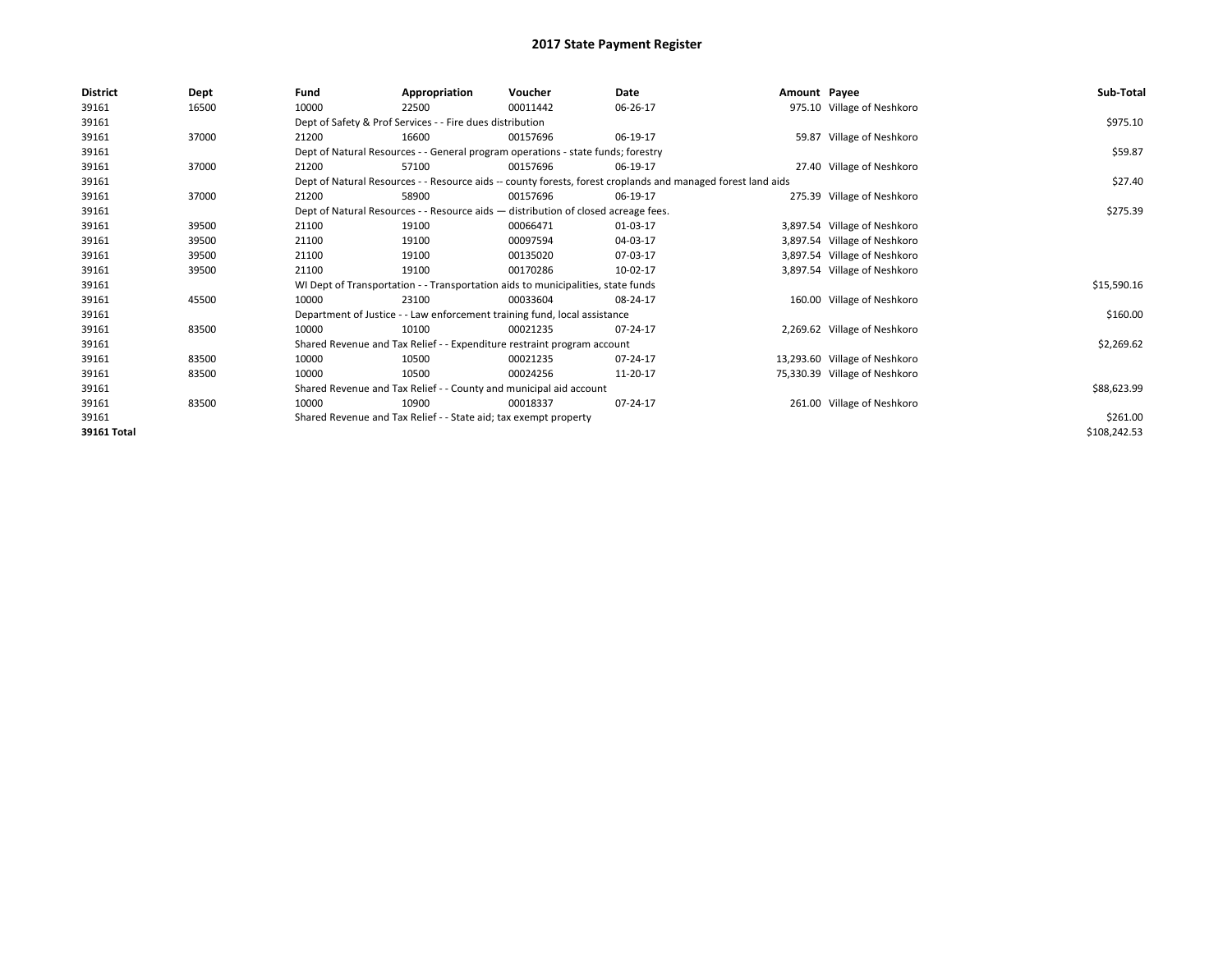| <b>District</b> | Dept  | Fund  | Appropriation                                                                    | Voucher  | Date     | Amount Payee |                              | Sub-Total    |  |  |  |
|-----------------|-------|-------|----------------------------------------------------------------------------------|----------|----------|--------------|------------------------------|--------------|--|--|--|
| 39165           | 16500 | 10000 | 22500                                                                            | 00011443 | 06-26-17 |              | 1,213.51 Village Of Oxford   |              |  |  |  |
| 39165           |       |       | Dept of Safety & Prof Services - - Fire dues distribution                        |          |          |              |                              | \$1,213.51   |  |  |  |
| 39165           | 37000 | 27400 | 67000                                                                            | 00154108 | 06-01-17 |              | 1,870.01 Village Of Oxford   |              |  |  |  |
| 39165           |       |       | Dept of Natural Resources - - Financial assistance for responsible units         |          |          |              |                              | \$1,870.01   |  |  |  |
| 39165           | 39500 | 21100 | 18500                                                                            | 00089521 | 02-28-17 |              | 2,500.00 Village Of Oxford   |              |  |  |  |
| 39165           |       |       | WI Dept of Transportation - - Highway safety, local assistance, federal funds    |          |          |              |                              | \$2,500.00   |  |  |  |
| 39165           | 39500 | 21100 | 19100                                                                            | 00066472 | 01-03-17 |              | 4,703.14 Village Of Oxford   |              |  |  |  |
| 39165           | 39500 | 21100 | 19100                                                                            | 00097595 | 04-03-17 |              | 4,703.14 Village Of Oxford   |              |  |  |  |
| 39165           | 39500 | 21100 | 19100                                                                            | 00135021 | 07-03-17 |              | 4,703.14 Village Of Oxford   |              |  |  |  |
| 39165           | 39500 | 21100 | 19100                                                                            | 00170287 | 10-02-17 |              | 4,703.14 Village Of Oxford   |              |  |  |  |
| 39165           |       |       | WI Dept of Transportation - - Transportation aids to municipalities, state funds |          |          |              |                              |              |  |  |  |
| 39165           | 83500 | 10000 | 10100                                                                            | 00021236 | 07-24-17 |              | 3,656.16 Village Of Oxford   |              |  |  |  |
| 39165           |       |       | Shared Revenue and Tax Relief - - Expenditure restraint program account          |          |          |              |                              | \$3,656.16   |  |  |  |
| 39165           | 83500 | 10000 | 10500                                                                            | 00021236 | 07-24-17 |              | 19,563.21 Village Of Oxford  |              |  |  |  |
| 39165           | 83500 | 10000 | 10500                                                                            | 00024257 | 11-20-17 |              | 110,858.21 Village Of Oxford |              |  |  |  |
| 39165           |       |       | Shared Revenue and Tax Relief - - County and municipal aid account               |          |          |              |                              | \$130,421.42 |  |  |  |
| 39165           | 83500 | 10000 | 10900                                                                            | 00018338 | 07-24-17 |              | 195.00 Village Of Oxford     |              |  |  |  |
| 39165           |       |       | Shared Revenue and Tax Relief - - State aid; tax exempt property                 |          |          |              |                              | \$195.00     |  |  |  |
| 39165           | 83500 | 10000 | 11000                                                                            | 00021236 | 07-24-17 |              | 2,557.35 Village Of Oxford   |              |  |  |  |
| 39165           | 83500 | 10000 | 11000                                                                            | 00024257 | 11-20-17 |              | 15,057.76 Village Of Oxford  |              |  |  |  |
| 39165           |       |       | Shared Revenue and Tax Relief - - Public utility distribution account            |          |          |              |                              | \$17,615.11  |  |  |  |
| 39165 Total     |       |       |                                                                                  |          |          |              |                              | \$176,283.77 |  |  |  |
|                 |       |       |                                                                                  |          |          |              |                              |              |  |  |  |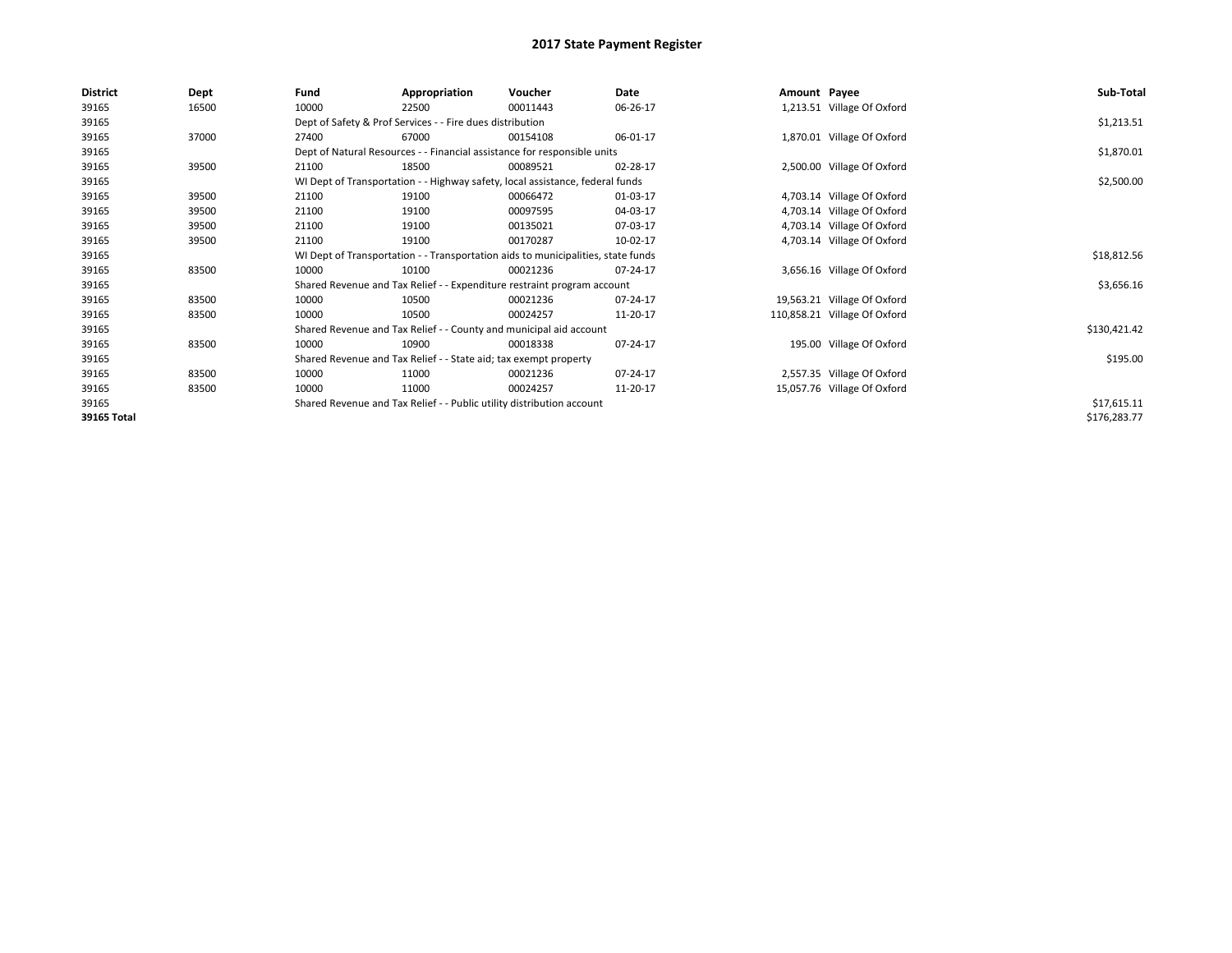| <b>District</b> | Dept  | Fund  | Appropriation                                                        | Voucher                                                                          | Date     | Amount Payee |                                 | Sub-Total    |
|-----------------|-------|-------|----------------------------------------------------------------------|----------------------------------------------------------------------------------|----------|--------------|---------------------------------|--------------|
| 39191           | 16500 | 10000 | 22500                                                                | 00011444                                                                         | 06-26-17 |              | 2,869.39 Village Of Westfield   |              |
| 39191           |       |       | Dept of Safety & Prof Services - - Fire dues distribution            |                                                                                  |          |              |                                 | \$2,869.39   |
| 39191           | 37000 | 10000 | 50300                                                                | 00143892                                                                         | 04-21-17 |              | 2.78 Village Of Westfield       |              |
| 39191           |       |       | Dept of Natural Resources - - Aids in lieu of taxes - general fund   |                                                                                  |          |              |                                 | \$2.78       |
| 39191           | 37000 | 21200 | 57900                                                                | 00143893                                                                         | 04-21-17 |              | 7.69 Village Of Westfield       |              |
| 39191           |       |       | Dept of Natural Resources - - Aids in lieu of taxes - sum sufficient |                                                                                  |          |              |                                 | \$7.69       |
| 39191           | 39500 | 21100 | 19100                                                                | 00066473                                                                         | 01-03-17 |              | 20,100.98 Village Of Westfield  |              |
| 39191           | 39500 | 21100 | 19100                                                                | 00097596                                                                         | 04-03-17 |              | 20,100.98 Village Of Westfield  |              |
| 39191           | 39500 | 21100 | 19100                                                                | 00135022                                                                         | 07-03-17 |              | 20,100.98 Village Of Westfield  |              |
| 39191           | 39500 | 21100 | 19100                                                                | 00170288                                                                         | 10-02-17 |              | 20,101.00 Village Of Westfield  |              |
| 39191           |       |       |                                                                      | WI Dept of Transportation - - Transportation aids to municipalities, state funds |          |              |                                 | \$80,403.94  |
| 39191           | 45500 | 10000 | 23100                                                                | 00033339                                                                         | 08-18-17 |              | 320.00 Village Of Westfield     |              |
| 39191           |       |       |                                                                      | Department of Justice - - Law enforcement training fund, local assistance        |          |              |                                 | \$320.00     |
| 39191           | 83500 | 10000 | 10100                                                                | 00021237                                                                         | 07-24-17 |              | 17,261.01 Village Of Westfield  |              |
| 39191           |       |       |                                                                      | Shared Revenue and Tax Relief - - Expenditure restraint program account          |          |              |                                 | \$17,261.01  |
| 39191           | 83500 | 10000 | 10500                                                                | 00021237                                                                         | 07-24-17 |              | 37,166.15 Village Of Westfield  |              |
| 39191           | 83500 | 10000 | 10500                                                                | 00024258                                                                         | 11-20-17 |              | 210,608.15 Village Of Westfield |              |
| 39191           |       |       |                                                                      | Shared Revenue and Tax Relief - - County and municipal aid account               |          |              |                                 | \$247,774.30 |
| 39191           | 83500 | 10000 | 10900                                                                | 00018339                                                                         | 07-24-17 |              | 2,023.00 Village Of Westfield   |              |
| 39191           | 83500 | 10000 | 10900                                                                | 00019860                                                                         | 07-24-17 |              | 812.00 Village Of Westfield     |              |
| 39191           |       |       | Shared Revenue and Tax Relief - - State aid; tax exempt property     |                                                                                  |          |              |                                 | \$2,835.00   |
| 39191           | 83500 | 10000 | 50100                                                                | 00015326                                                                         | 01-31-17 |              | 501.03 Village Of Westfield     |              |
| 39191           |       |       | Shared Revenue and Tax Relief - - Payments for municipal services    |                                                                                  |          |              |                                 | \$501.03     |
| 39191           | 83500 | 52100 | 36300                                                                | 00015915                                                                         | 03-27-17 |              | 388.72 Village Of Westfield     |              |
| 39191           |       |       | Shared Revenue and Tax Relief - - Lottery and gaming credit          |                                                                                  |          |              |                                 | \$388.72     |
| 39191 Total     |       |       |                                                                      |                                                                                  |          |              |                                 | \$352,363.86 |